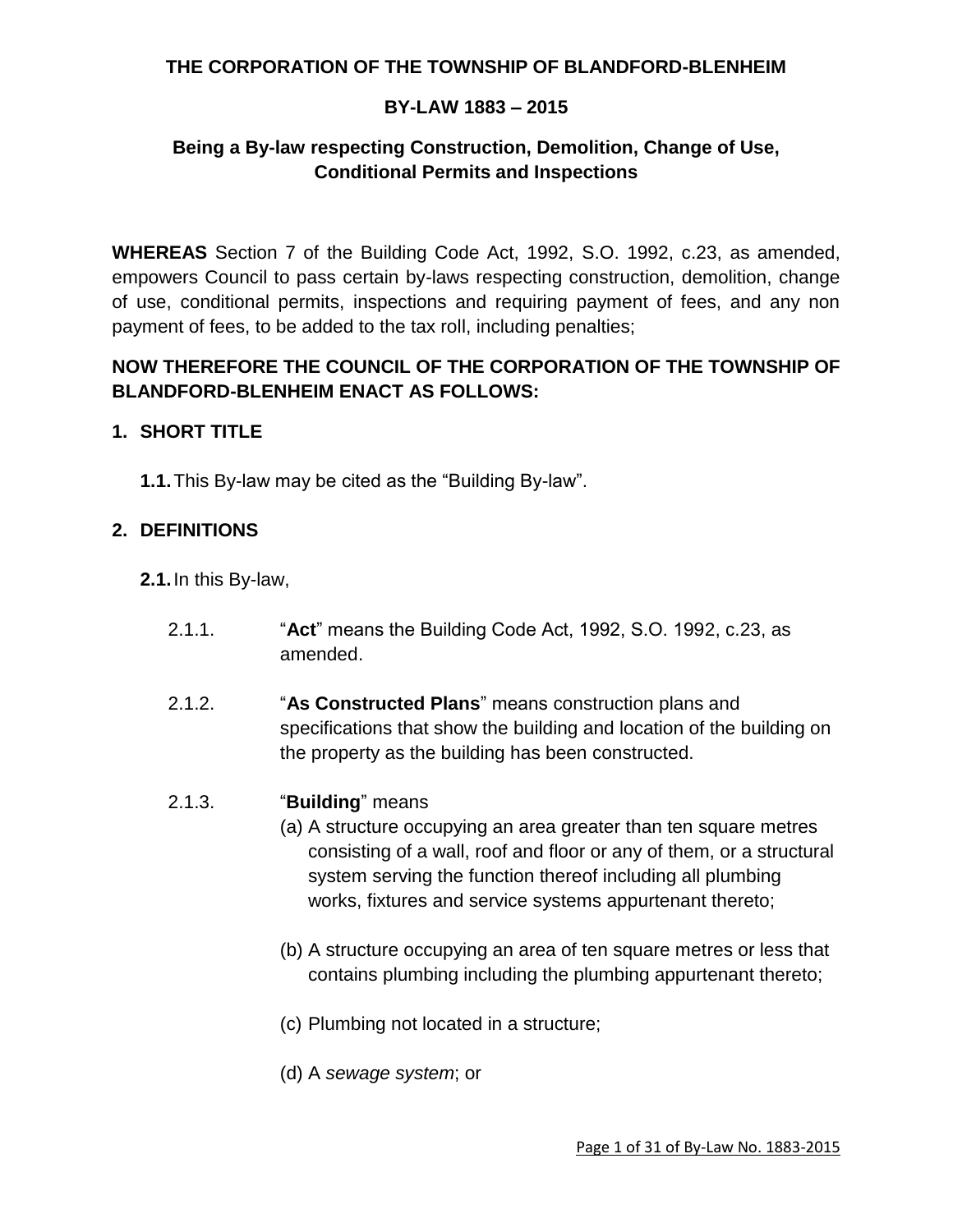- (e) Structures designated under the *Building Code*.
- 2.1.4. "**Building Area**" means the greatest horizontal area of a *building* above grade,
	- (a) within the outside surface of the exterior walls, or
	- (b) within the outside surface of the exterior walls and the centre line of firewalls
- 2.1.5. "**Building Code**" means the Regulations made under Section 34 of the Act.
- 2.1.6. "**Chief Building Official**" means the Chief Building Official appointed by the By-law of the Corporation of the Township of Blandford-Blenheim for the purposes of enforcement of the Act.
- 2.1.7. "**Construct**" means to do anything in the erection, installation, extension or material alteration or repair of a *building* and includes the installation of a *building* unit fabricated or moved from elsewhere and "construction" has a corresponding meaning.
- 2.1.8. "**Corporation**" means the Corporation of the Township of Blandford-Blenheim.
- 2.1.9. "**Designated Structure**" means a designated structure as described in the Building Code Division A - Part 1 - Article 1.3.1.1 - Designated Structures.
- 2.1.10. "**Demolish**" means to do anything in the removal of a *building* or any material part thereof and "demolition" has a corresponding meaning.
- 2.1.11. "**Farm Building**" means all or part of a *building*,
	- (a) that does not contain any area used for residential occupancy,
	- (b) that is associated with and located on land devoted to the practice of farming, and
	- (c) that is used essentially for the housing of equipment or livestock or the production, storage or processing of agricultural and horticultural produce or feeds.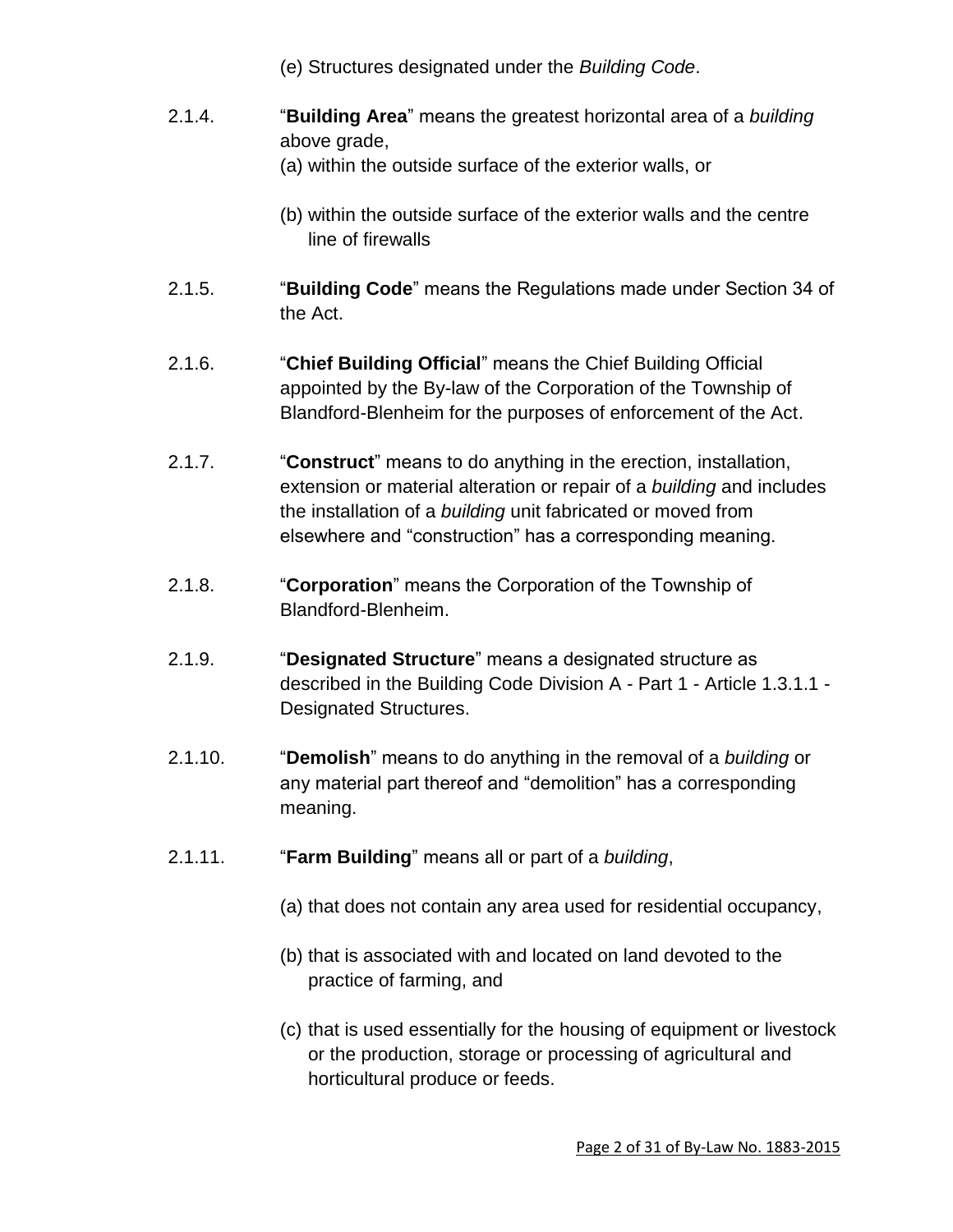- 2.1.12. "**Gross Floor Area**" means for permit fees, the aggregate of the horizontal areas of each floor whether any such floor is above or below grade, measured between the exterior faces of the exterior walls of the *building* or structure at the level of each floor. No deductions shall be allowed for floor openings for such facilities as stairs, elevators, escalators, shafts and ducts. Interconnected floor spaces and atriums above their lowest level may be deducted from the calculated floor area.
- 2.1.13. **"Owner"** includes, in respect of the property on which the *construction* or *demolition* will take place, the registered owner, a lessee and a mortgagee in possession.
- 2.1.14. "**Permit**" means written permission or written authorization from the Chief Building Official to perform work regulated by the By-law and the Act.
- 2.1.15. **"Permit Holder"** means the *owner* to whom the *permit* has been issued and who assumes primary responsibility for complying with the *Act* and the *Building Code*
- 2.1.16. "**Plumbing**" means a drainage system, venting system and a water system of parts thereof.
- 2.1.17. "**Sewage System**" means a sewage system as defined Division A, Part 1, Article 1.4.1.2. of the *Building Code*
- 2.1.18. Terms not defined in this by-law shall have the meaning ascribed to them in the *Act* or the *Building Code.*

# **3. CHIEF BUILDING OFFICIAL**

- **3.1.**The *Chief Building Official* is responsible to enforce the *Act*, the *Building Code*, and the Building By-law.
- **3.2.** It is important that the authority to regulate rests with the Council and that the Chief Building Official **DOES NOT** have the discretion to vary the procedures set out in the by-law established by Council.

# **4. THE APPLICATION**

**4.1.**To obtain a *permit*, the *owner* or agent authorized by the *owner*, shall file an application in writing by completing a prescribed form available at the office of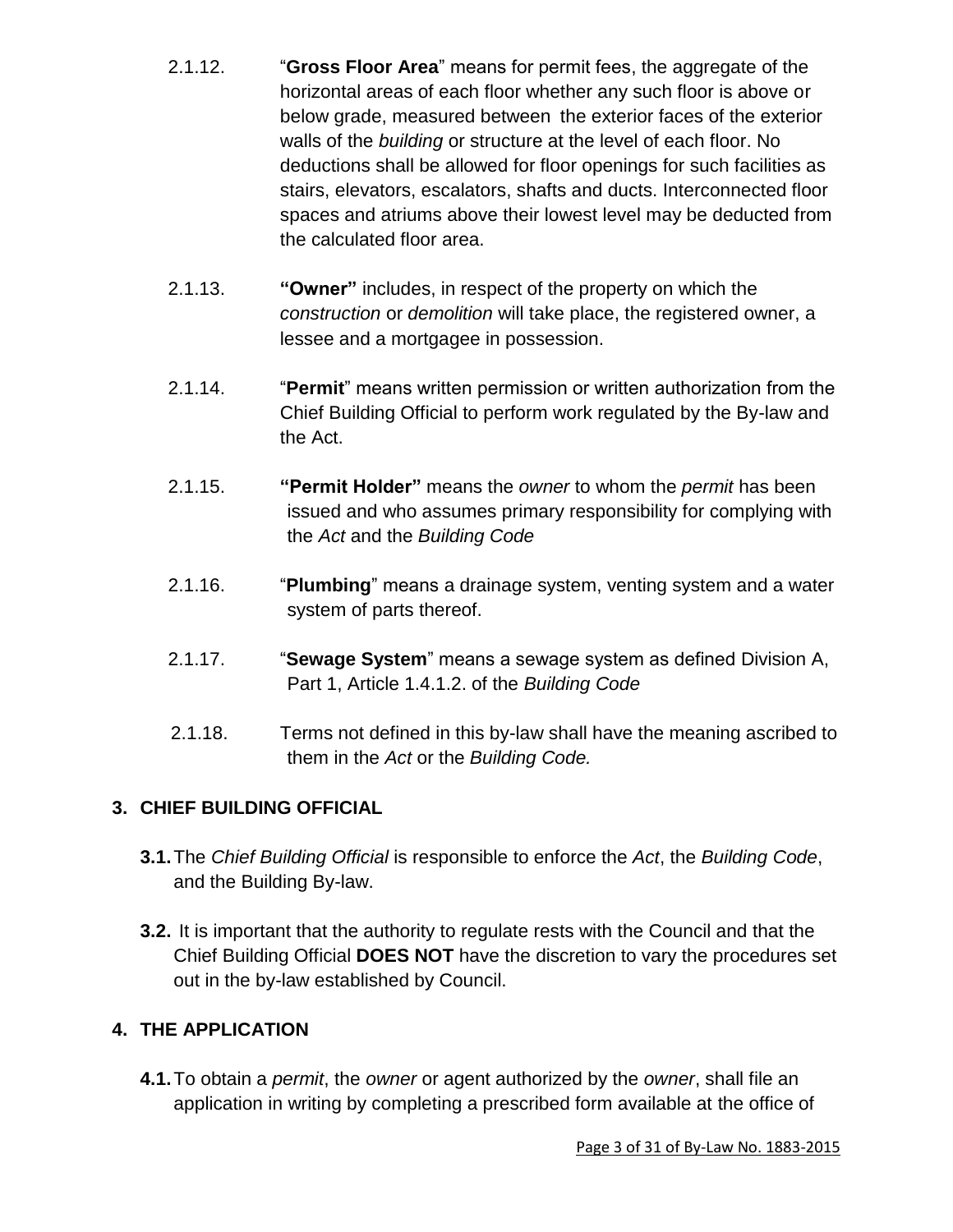the *Chief Building Official* or from the *Building Code* website at [www.obc.mah.gov.on.ca.](http://www.obc.mah.gov.on.ca/) Forms and drawings prescribed by the municipality under clause 7.(1)(b) & (f) of the Act are set out in **Schedule "B"** of this By-law.

# **4.2. INCOMPLETE APPLICATION**

Where the Chief Building Official determines that an application is incomplete, the Chief Building Official may commence to process the application if the applicant acknowledges that the application is incomplete and completes the form prescribed by the *Chief Building Official*.

# **4.3. ABANDONED APPLICATION**

Where an application for a *permit* remains incomplete or inactive for six months from the date the application was received by the Township, the application may be deemed by the *Chief Building Official* to have been abandoned and notice thereof shall be given to the applicant. If the applicant wishes to continue with the application prior to cancellation, the request shall be in the form of a written request. The *Chief Building Official* may allow the application to remain active and attach any conditions thereto.

# **5. CLASSES OF PERMITS**

Classes of *permits* with respect to *construction, demolition* and change of use of *buildings* (as authorized by Sections 8.(1), and 10.(1) of the Building Code Act) and *permit* fees shall be as set out in **Schedule "A"** of this By-law.

# **5.1. CONSTRUCTION PERMIT**

Where the application is made for a **construction permit** under Subsection 8.(1) of the *Act*, the applicant shall:

- 5.1.1. Use the Provincial application form, "Application for a Permit to Construct or Demolish", as amended.
- 5.1.2. Identify and describe in detail the work and the type of occupancy to be covered by the permit for which application is made.
- 5.1.3. Describe the land on which the work is to be done, by a description that will readily identify and locate the building lot.
- 5.1.4. Include a minimum of **two (2) sets of complete plans and specifications** for the work being covered by the permit and show the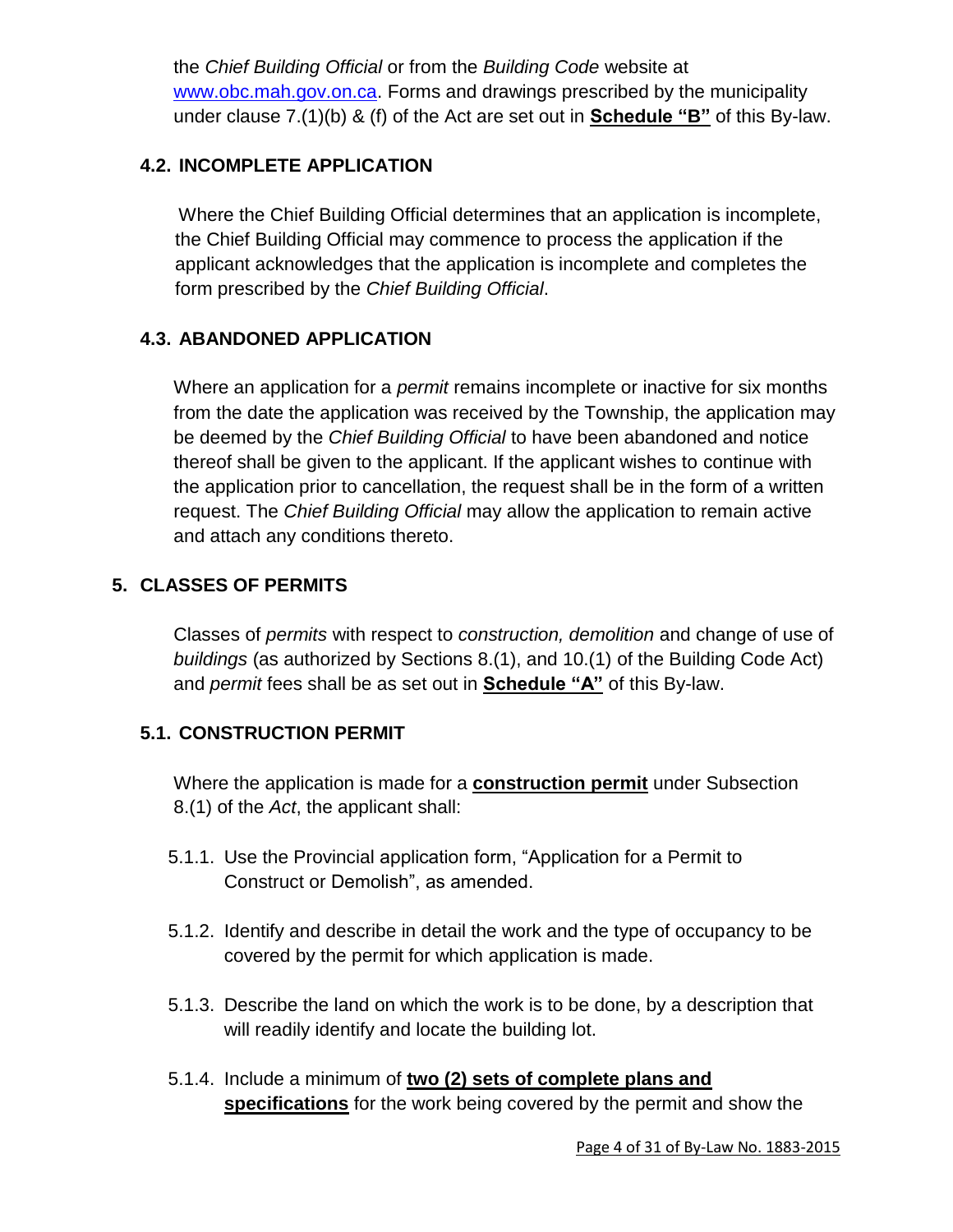type of occupancy of all parts of the building. The list of plans or working drawings are described in **Schedule "B",** attached to and forming part of this By-law.

- 5.1.5. State the names, addresses and telephone numbers of the owner and of the Architect or Engineer, where applicable, or other designer or contractor.
- 5.1.6. Be accompanied by written acknowledgement of the owner that he has retained an Architect or Professional Engineer, licensed to practice engineering in Ontario, to carry out the field review of the construction where required by the Building Code and,
- 5.1.7. Be signed by the owner or his or her authorized agent who shall certify the truth of the contents of the application.

# **5.2.DEMOLITION PERMIT**

Where the application is made for a **demolition permit** under Subsection 8.(1) of the *Act,* the applicant shall:

- 5.2.1. Use the Provincial application form, "Application for a Permit to Construct or Demolish", as amended.
- 5.2.2. Contain the information required by clauses 5.1.2 to 5.1.7 of this By-law.
- 5.2.3. MAY be required to be accompanied by satisfactory proof that arrangements have been made with the proper authorities for the cutting off and plugging of all water, sewer, electric, telephone or other utilities and services.
- 5.2.4. When required by the *Building Code*, be accompanied by a signed acknowledgement of the *owner*, on a form prescribing by the *Chief Building Official* confirming that a Professional Engineer has been retained to undertake the general review of the project during *demolition*.
- 5.2.5.When required by the *Building Code*, be accompanied by a signed statement of a Professional Engineer, on a form prescribed by the *Chief Building Official* confirming an undertaking to provide a general review of the project during *demolition*.
- 5.2.6. Provide information with respect to the rehabilitation of the site i.e. grading, leveling and landscaping upon completion of the demolition.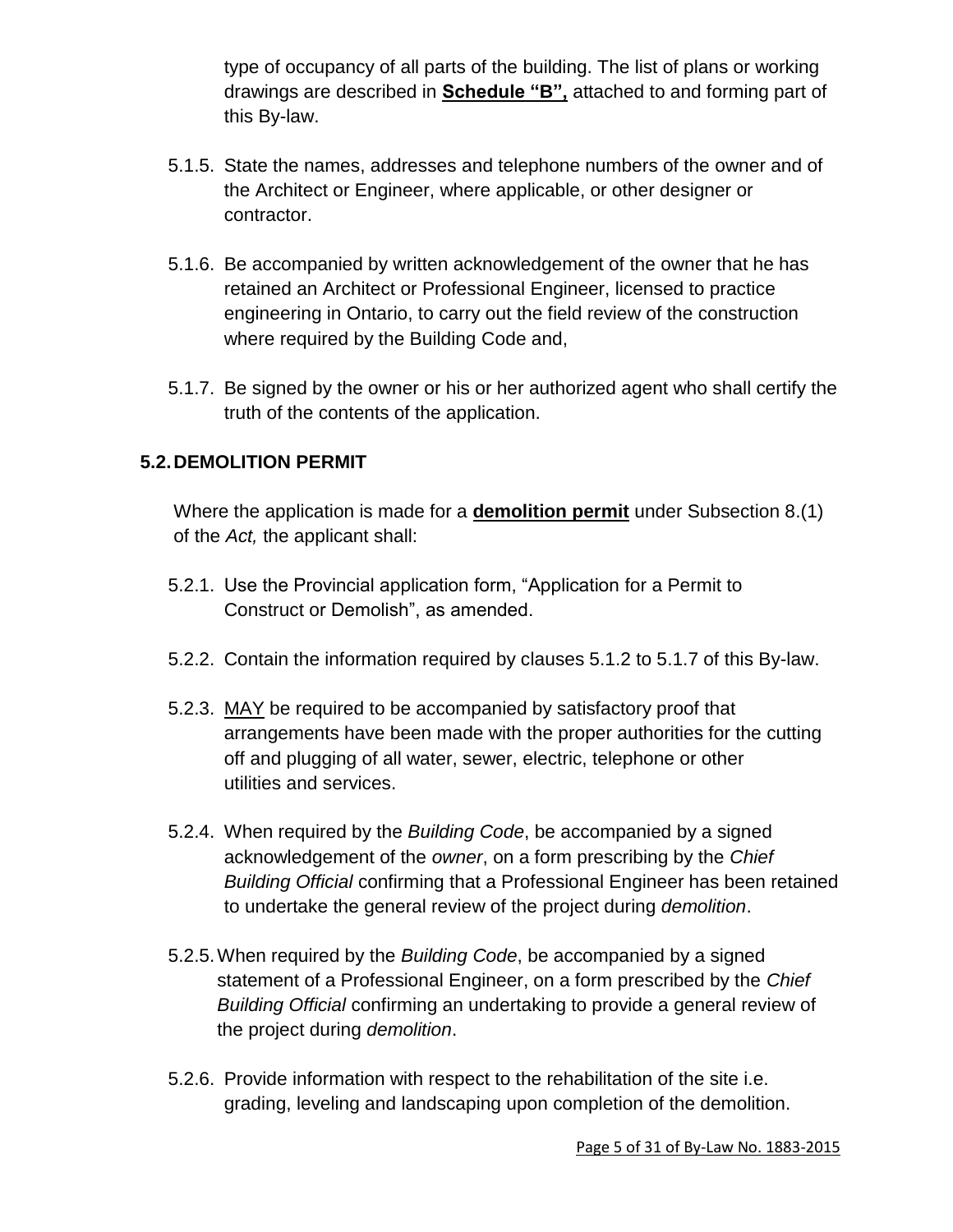## **5.3.CONDITIONAL PERMIT**

Where the application is made for a **conditional permit** under Subsection 8.(3) of the *Act*, the applicant shall:

- 5.3.1. Use the Provincial application form, "Application for a Permit to Construct or Demolish", as amended.
- 5.3.2. Contain the information required by clauses 5.1.2 to 5.1.7 of this By-law.
- 5.3.3. Contain such other information, plans and specifications concerning the complete project as the Chief Building Official MAY require.
- 5.3.4. State the reasons why the applicant believes that unreasonable delays in construction would occur if a conditional permit were not granted.
- 5.3.5. State the necessary approvals, which must be obtained in respect of the proposed building and the time in which such approvals will be obtained.
- 5.3.6. State the time in which plans and specifications of the complete *building* will be filed with the *Chief Building Official*.
- 5.3.7. Be accompanied with a completed Conditional Permit Agreement and security as prescribed by the *Chief Building Official*.

# **5.4. CHANGE OF USE PERMITS**

Where the application is made for a **change of use permit** under Subsection 10.(1) of the Act, the applicant shall:

- 5.4.1. Use the Provincial application form, "Application for a Permit to Construct or Demolish", as amended.
- 5.4.2. Every application for a **change of use permit** issued under Subsection 10.(1) of the Act shall be submitted to the *Chief Building Official* for review and shall:
- 5.4.3. Describe the *building* in which the occupancy is to be changed, by a description that will readily identify and locate the *building*,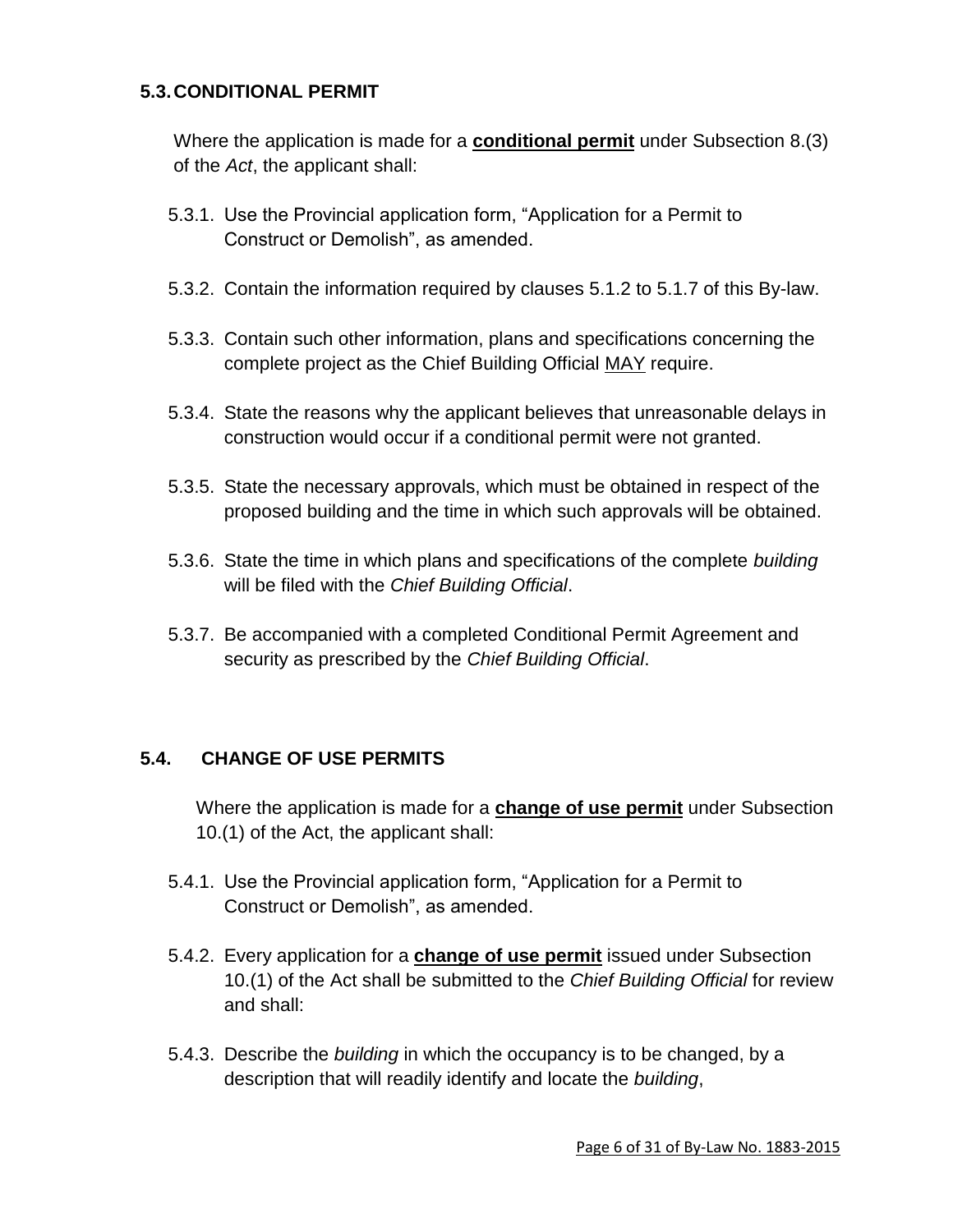- 5.4.4. Identify and describe in detail the current and proposed occupancies of the *building* or part of a *building* for which the application is made,
- 5.4.5. Include plans and specifications which show the current and proposed occupancy of all parts of the building and which contain sufficient information to establish compliance with the requirements of the *Building Code* including floor plans, details of wall, ceiling and roof assemblies, identifying required fire resistance ratings and load bearing capabilities and details of the existing sewage system, if applicable,
- 5.4.6. Be accompanied by the required fee permit, as per **Schedule "A"** of this By-law.
- 5.4.7. State the name, address and telephone number of the *owner*, and
- 5.4.8. Be signed by the *owner* or his or her authorized agent who shall certify the truth of the contents of the application.

# **5.5. OCCUPANCY PERMIT**

- 5.5.1. A person shall not occupy or permit to be occupied any *building* or part of it unless the *Chief Building Official* or a person designated by the *Chief Building Official* has issued a *permit* authorizing occupation of the building or part of it in accordance with Division C, Part 1, Article 1.3.3.1., or 1.3.3.4. of the *Building Code*.
- 5.5.2. A person may occupy or permit to be occupied a *building* intended for residential occupancy that has not been fully completed at the date of occupation provided that the building complies with Division C, Part 1, Article 1.3.3.2. of the *Building Code*.
- 5.5.3. Where a person has occupied or permitted the occupancy of a *building* under Article 1.3.3.1. or 1.3.3.2., such person shall notify the *Chief Building Official* forthwith upon completion of the *building*.

# **5.6. WORK WITHOUT PERMIT**

5.6.1. Any person or Corporation who commences *construction*, *demolition* or change of use of a *building* before submitting an application for a *permit* or receiving a *permit*, shall provide the Township with a letter from an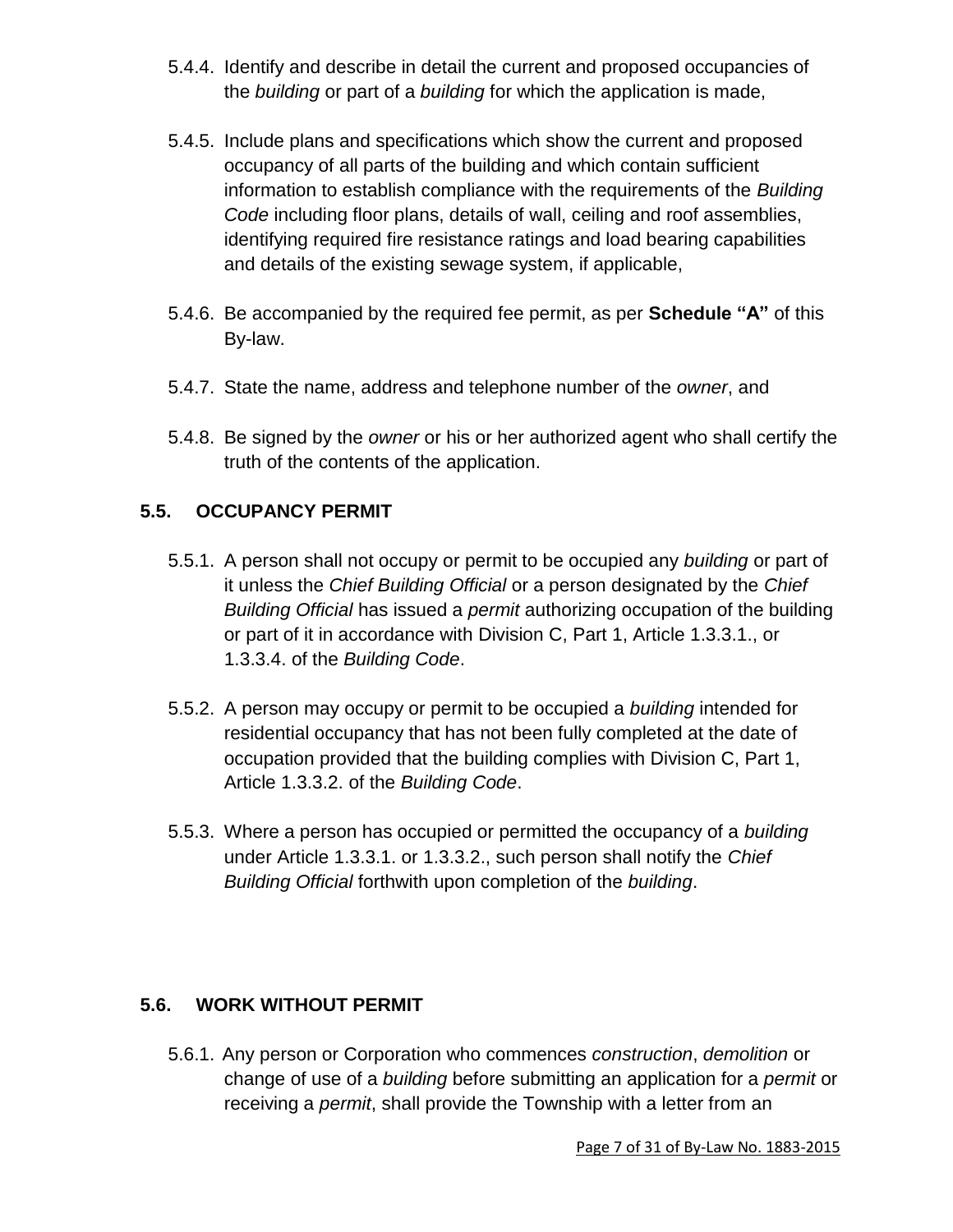Architect and/or Engineer, licensed to practice Engineering in Ontario, stating that the **"as- constructed"** structure or part thereof, complies with the requirements of the Ontario Building Code, as amended, unless otherwise directed by the *Chief Building Official*.

# **5.7. REVOCATION OF PERMIT**

5.7.1. The *Chief Building Official* may revoke a permit issued under the *Act*, in accordance with Section 8.(10) of the *Act*.

# **5.8. CHANGE OF APPROVED PLANS**

- 5.8.1. After the issuance of a *permit* under the *Act*, notice of any material change to the reviewed plans, specification or other information on the basis of which a *permit* was issued, must be given in writing to the *Chief Building Official* together with the details of such change **PRIOR** to proceeding with the proposed changes.
- 5.8.2. Such change to the reviewed plans, specifications or documents shall not be made without the *Chief Building Official's* written authorization.
- 5.8.3. A fee shall be levied for any review of the changes that is required as per **Schedule "A"** of this By-law.

# **5.9. ALTERNATIVE SOLUTIONS/COMPLIANCE ALTERNATIVES**

- 5.9.1. Where an application for a *permit* requires an Alternative Solution/Compliance Alternative to meet Compliance with Division B for a material system or *building* design, the following shall be provided for review by the *Chief Building Official*:
- 5.9.2. Any applicable provisions of the *Building Code* that are to be met.
- 5.9.3. A description of the material, system or *building* design in question.
- 5.9.4. Documentation that the proposed material, system or *building* design will provide the level of performance required by the *Building Code*. References to SA-1 objective and functional statements are required.

# **5.10. PLANS AND SPECIFICATIONS**

5.10.1. Sufficient information shall be submitted with each application for a *permit* to enable the *Chief Building Official* to determine whether or not the proposed *construction*, *demolition* or change of use will conform to the *Act*, the *Building Code* and any other applicable law.

Page 8 of 31 of By-Law No. 1883-2015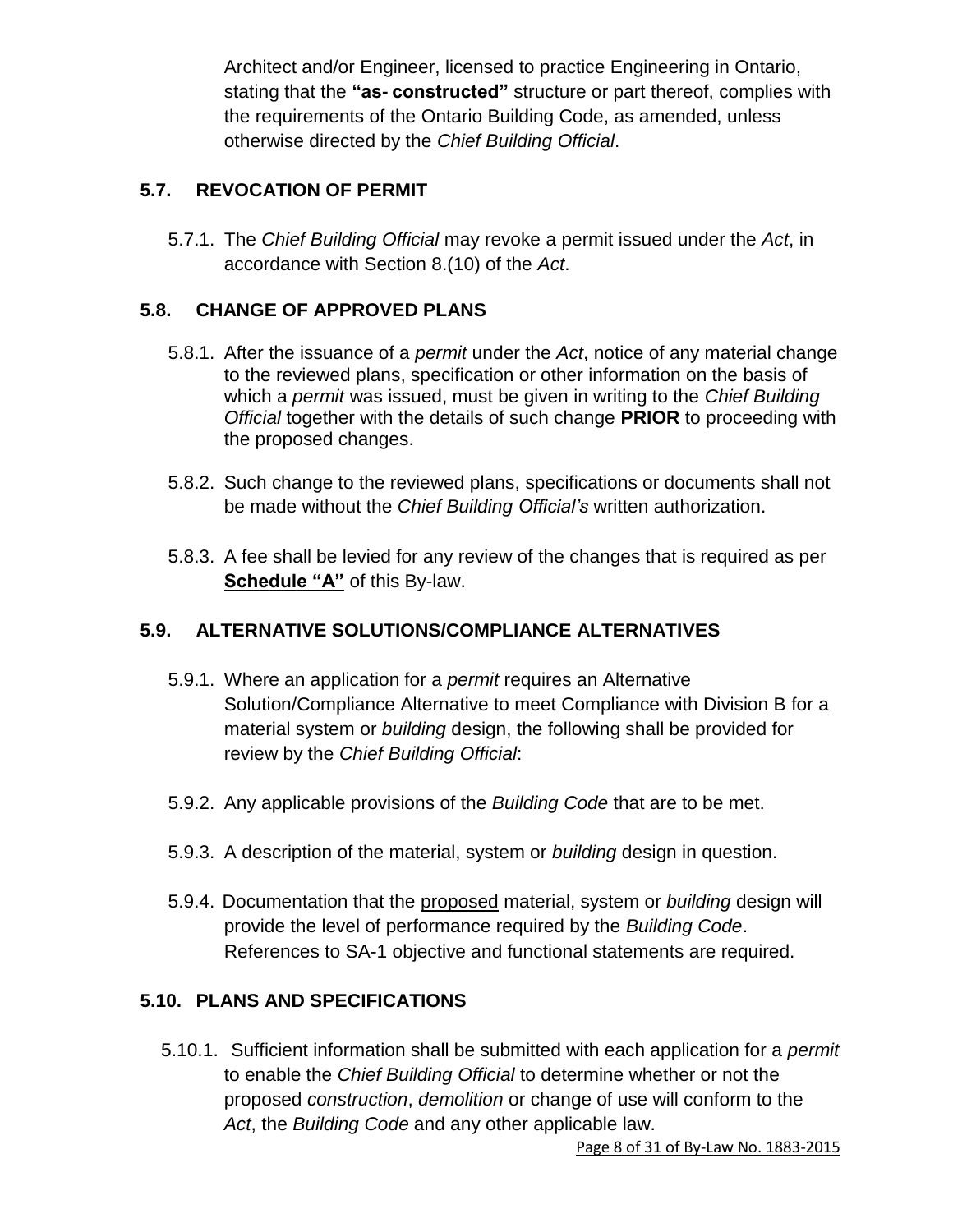- 5.10.2. After the issuance of a *permit* under the *Act*, any material change to a plan, specification, document or other information on the basis of which the *permit* was issued shall not be made without the written authorization of the *Chief Building Official*.
- 5.10.3. Each application shall, unless otherwise specified by the *Chief Building Official*, be accompanied by **two (2) complete sets of plans and specifications** as required under this by-law.
- 5.10.4. Plans shall be drawn to scale (Min 3/16"= 1') on paper, mylar or other durable material and shall be legible and without limiting the generality of the foregoing, shall include such working drawings as set out in **Schedule "B"** to this By-law, unless otherwise specified by the *Chief Building Official*.
- 5.10.5. Site plans shall be accurately drawn to scale, and when required by the *Chief Building Official* to demonstrate compliance with the *Act*, the *Building Code* or other applicable law, a copy of an up-to-date plan of survey (Real Property Report) prepared by an Ontario Land Surveyor (OLS) shall be submitted. Site Plans shall show the following, if applicable:
	- 5.10.5.1. Lot size and the dimensions of the property lines and setbacks to any existing or proposed *buildings*
	- 5.10.5.2. Existing and finished ground levels or grades
	- 5.10.5.3. Existing rights-of-way, easements and municipal services
	- 5.10.5.4. Conservation Authorities regulated areas, if applicable
	- 5.10.5.5. MDS I & II requirements, if applicable
	- 5.10.5.6. Location of overhead electrical conductors with respect to the property, if applicable
	- 5.10.5.7. Location of the existing septic tank and leaching system, if applicable
	- 5.10.5.8. Verification by an Ontario Land Surveyor (OLS) of By-law compliance, MAY be required before proceeding past foundation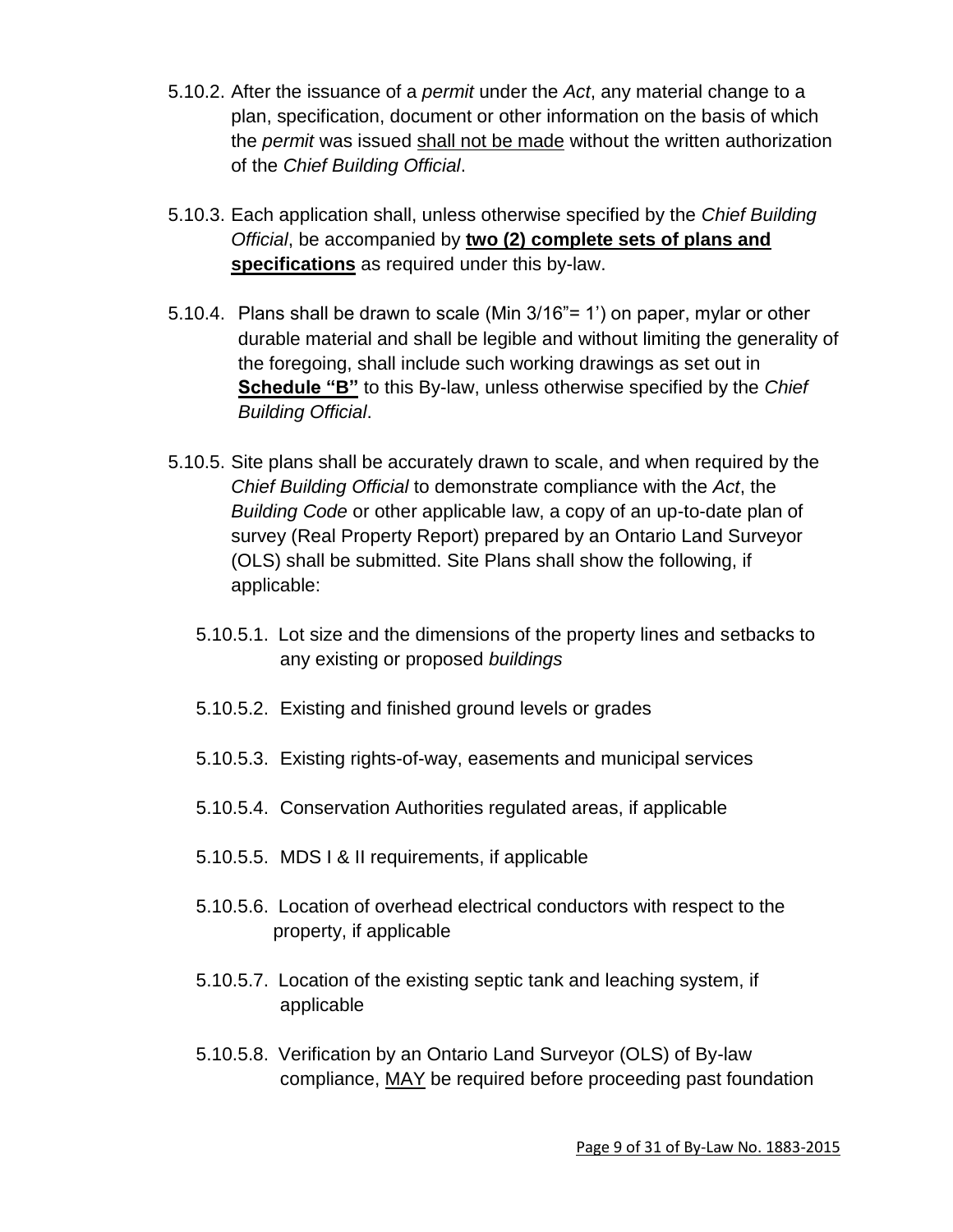# **6. PAYMENT OF FEES**

- **6.1.** Fees for a required permit shall be as set out in **Schedule "A"** and are due and payable upon the submission of an application for a permit **OR** as directed by the *Chief Building Official*.
- **6.2.** The Township's policy for collection of permit fees, is, the permit fees are due on completion of the plan/application review and when the permit is ready to be picked up, after the applicant is notified.
- **6.3.** If, after a building permit has been issued, the *owner* and/or the authorized agent of the *owner*, increases the size of the *building* without the approval of the *Chief Building Official*, then the additional fee for the increased size of the *building* shall be paid to the Township, **PRIOR** to proceeding with any further *construction*.

# **7. DEPOSITS**

- **7.1.** The engineer letter deposit will be refunded only when the Township receives a final inspection report from an Engineer/Architect, licensed to practice engineering in Ontario, indicating that construction complied with the drawings/specifications review and approved by the engineer including the requirements of the *Building Code*.
- **7.2.** Lot grading deposit (less cost incurred by the Township) will be released when the Township receives a "final lot grading certificate" from an Ontario Land Surveyor (OLS) or an engineering firm qualified to do lot grading plans. If the lot grading has not been completed within one (1) year of occupancy, the Township MAY use the lot grading deposit to undertake the lot grading, as per the approved lot grading plan.
- **7.3.** Hard surfacing driveway deposit will be refunded once the driveway has been hard surfaced, i.e. paving, concrete paving stones, from property line to Township/County road. If the hard surfacing of the driveway from property line to Township/County road has not been completed within one (1) year after occupancy, the Township MAY use the hard surfacing driveway deposit to hard surface the driveway from the property line to Township/County road.
- **7.4.** Deposit will be refunded to the original payee of the deposit submitted, unless otherwise directed in writing by the original payee.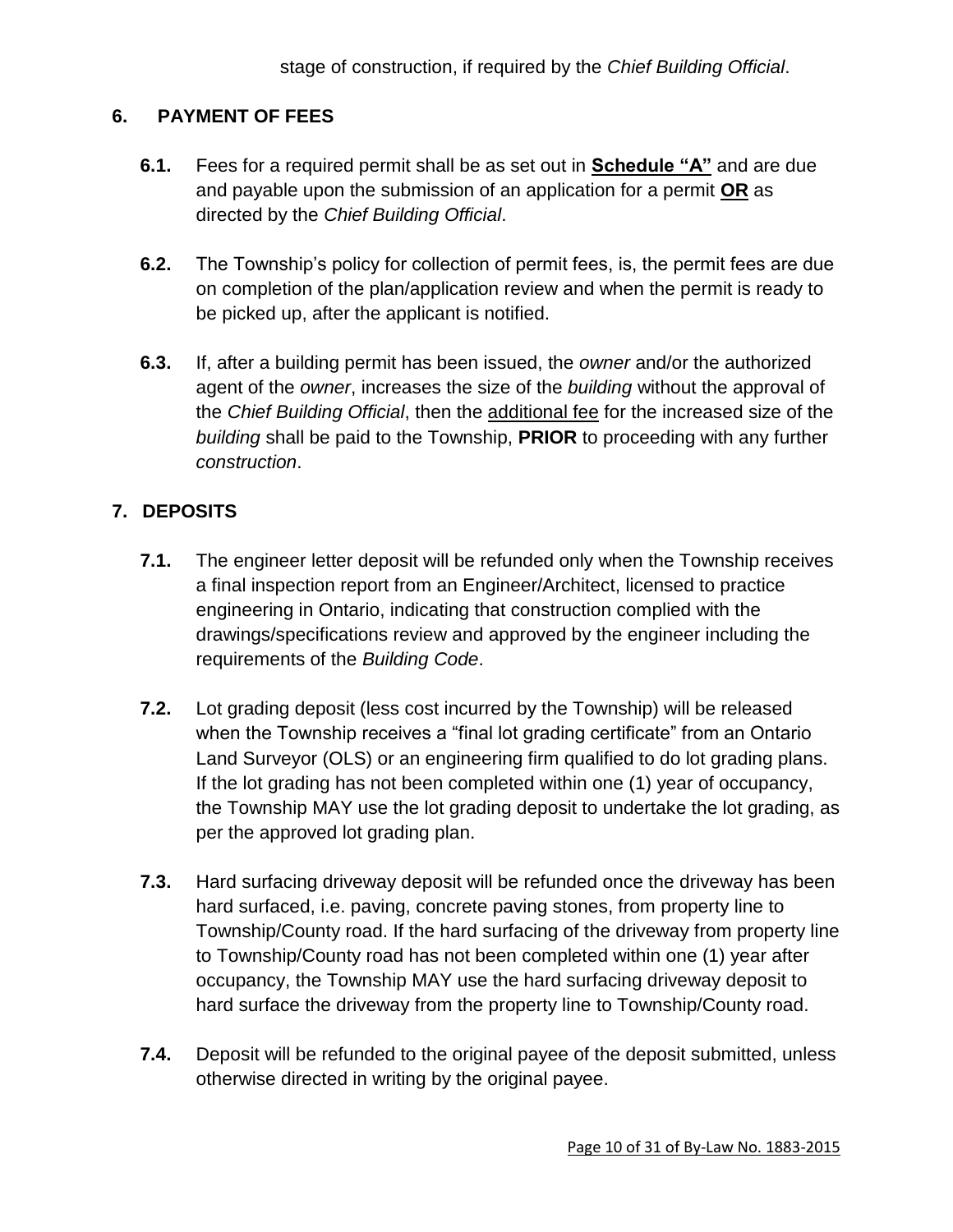# **8. REFUNDS**

- **8.1.** In the case of withdrawal of an application or the abandonment of all or a portion of the work, or refusal of a permit, or the non-commencement of any project, the *Chief Building Official* shall determine the percentage of the paid amount of permit fees that may be refunded to the applicant, in accordance with the following:
	- 8.1.1.1. Eighty percent (80%) if, in the opinion of the *Chief Building Official*, administrative functions only have been performed
	- 8.1.1.2. Seventy percent (70%) if, in the opinion of the *Chief Building Official*, administrative and zoning functions only have been performed
	- 8.1.1.3. Forty-five percent (45%) if, in the opinion of the *Chief Building Official*, administrative, zoning and plan examination functions only have been performed
	- 8.1.1.4. Thirty-five percent (35%) if the *permit* has been issues and no field inspections have been performed subsequent to *permit* issuance
- **8.2.** No refund shall be made of an amount less than one hundred (\$100.00) dollars.
- **8.3.** No refund shall be made unless the owner or his agent therefore makes a written request within 6 months of the date of permit issuance.
- **8.4.** There shall be no refund of permit fees where a permit has been revoked under 8.(10)(a) or 8.(10)(f) of the Act.

# **9. TRANSFER OF PERMITS**

- **9.1.** A *permit* may be transferred if the new land owner completes the Provincial application form in accordance with the requirements of Part 5 of the By-law.
- **9.2.** A fee shall be payable on an application for a transfer of permit as provided in **Schedule "A"** of this By-law.
- **9.3.** The new owner shall, upon transfer of a permit, be the permit holder for the purpose of the Act and the Building Code.
- **9.4.** Written permission must be provided to the Township by the building designer(s) to use the plans, specifications and documents submitted for a building permit.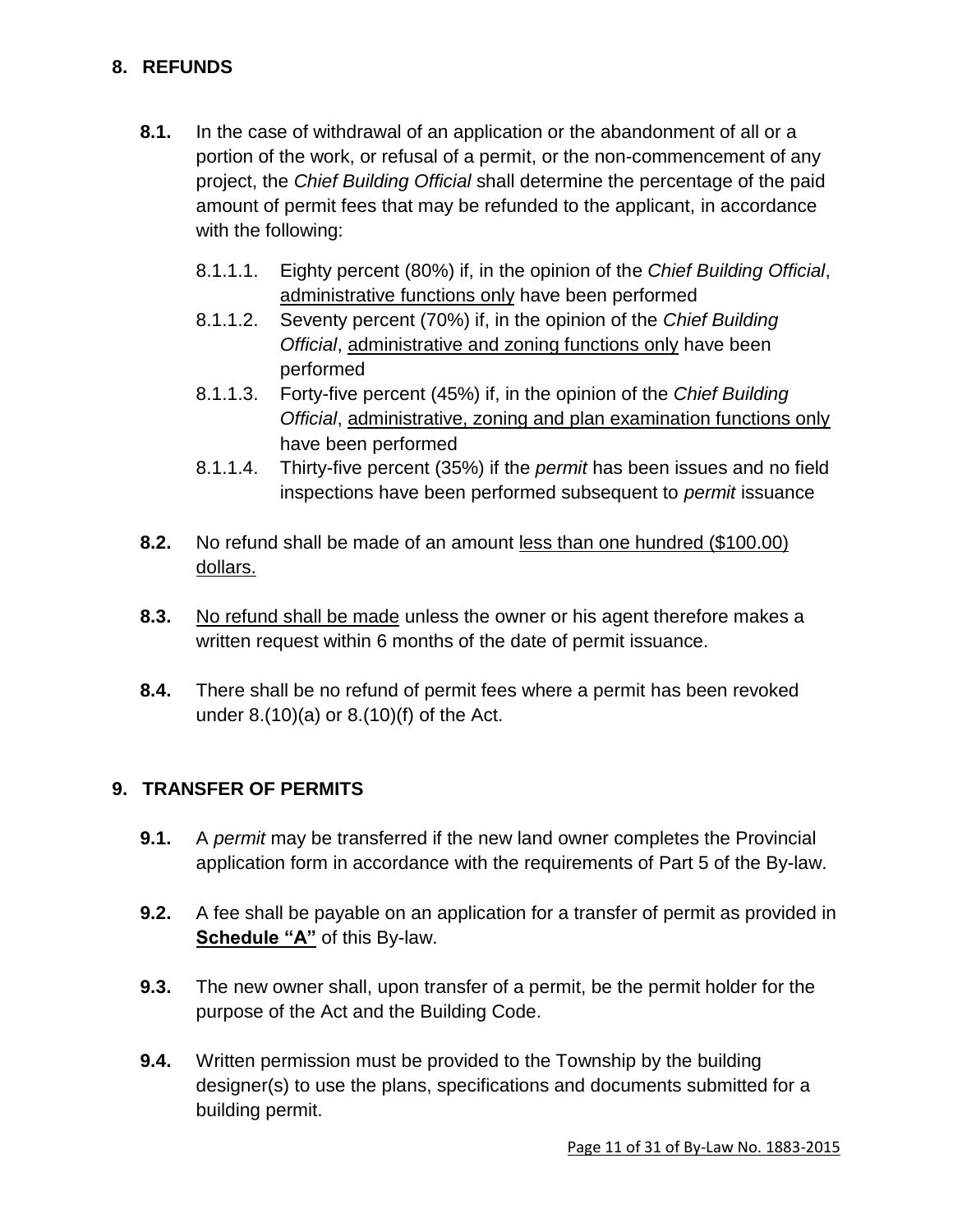# **10. PERMIT TO BE POSTED**

**10.1.** Where a *permit* has been issued pursuant to the *Act*, the person to whom it was issued shall have the *permit* or copy thereof posted at all times during the *construction* or *demolition* in a conspicuous place on the property for which the *permit* was issued as per Division C, Part 1, Article 1.3.2.1. of the *Building Code*.

# **11. NOTICE OF REQUIREMENTS FOR INSPECTION**

- **11.1.** The *owner* or an authorized agent shall notify the *Chief Building Official* by 4:30 PM at least two (2) business days **PRIOR** to each stage of *construction* for which a mandatory notice is required under Division C – Part 1 – Article 1.3.5.1. "Prescribed Notices" of the *Building Code* and for additional notices as permitted under Division C – Part 1 – Article 1.3.5.2. "Additional Notices" of the *Building Code* as set out in **Schedule "C"** of this By-law.
- **11.2.** Upon receipt of proper notice, the Building Inspector shall undertake a site inspection of the *building* to which the notice relates in accordance with the time periods stated in Division C, Part 1, Sentence 1.3.5.3.(4) of the *Building Code* and Section 10.2 of the Act.
- **11.3.** Notice may be given in one of the following ways:
	- Phone message at  $(519)$  463-5347
	- In person at the Township Administrative Building
	- Via an email to the Township Chief Building Official and/or Building Inspector

# **12. AS CONSTRUCTED PLANS**

**12.1.** On completion of the *construction* of a *building*, the *Chief Building Official* MAY require a set of *as constructed plans*, including a plan of survey showing the location of the building with respect to the property lines, other *buildings* on the property and MDS I and II requirements, if applicable.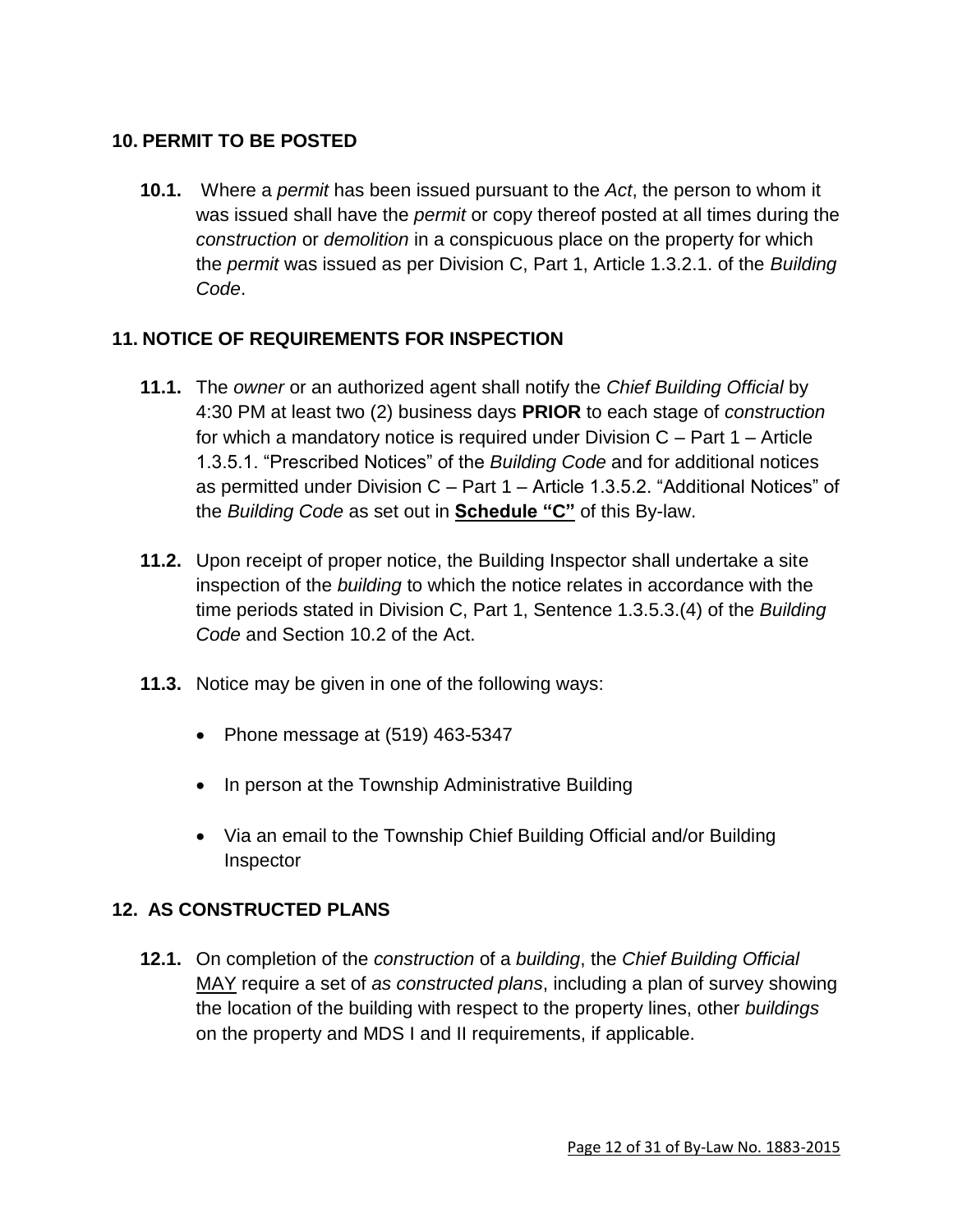## **13. FENCING**

- **13.1.** In addition to the requirements pertaining to Public Way Protection as set out in the Occupational Health and Safety Act, the *owner* or builder shall comply with the provisions of this Section.
- **13.2.** The person to whom the building permit is issued in respect of *construction* which will take place at a construction site shall erect or cause to be erected and maintained a fence enclosing the construction site in accordance with the provisions of this chapter.
- **13.3.** Where there is fencing on or adjoining a *construction* site erected prior to the application for a building permit in respect of that site, such fencing shall be deemed to be in compliance with this Section provided it is extended along the entire perimeter of the construction site as determined by the *Chief Building Official* and the extended fencing erected in accordance with this Section.
- **13.4.** The height of every fence shall be a minimum of 4 feet (1.2 meters) and a maximum of 6 feet (1.8m), to be measured from the highest adjacent grade.
- **13.5.** Every fence required under this Section shall be located on the perimeter of the *construction* site and constructed as follows:
	- 13.5.1. If of chain link construction, the chain link shall be fastened to a 1.5 inch (38mm) diameter metal bar which is securely fastened to metal posts at not greater than 10 feet (3.04m) on center and embedded into the ground to provide rigid support;
	- 13.5.2. If of wood construction, the exterior sheathing shall be 0.5 inch (12mm) exterior grade plywood, particle board or equivalent material that will not provide footholds for climbing; The exterior sheathing shall be supported by 2 inch by 4 inch nominal size wood posts spaced at not greater than 8 feet (2.43m) on center and embedded into the ground to provide a rigid support;
	- 13.5.3. If the fence is of snow fence or plastic mesh type, the fencing should be securely fastened to T-bar posts at not greater than 10 feet (3.04m) on center and embedded into the ground to provide a rigid support; and;
	- 13.5.4. Other material(s) or methods may be substituted provided that there is an equivalent barrier between properties and an equivalent degree of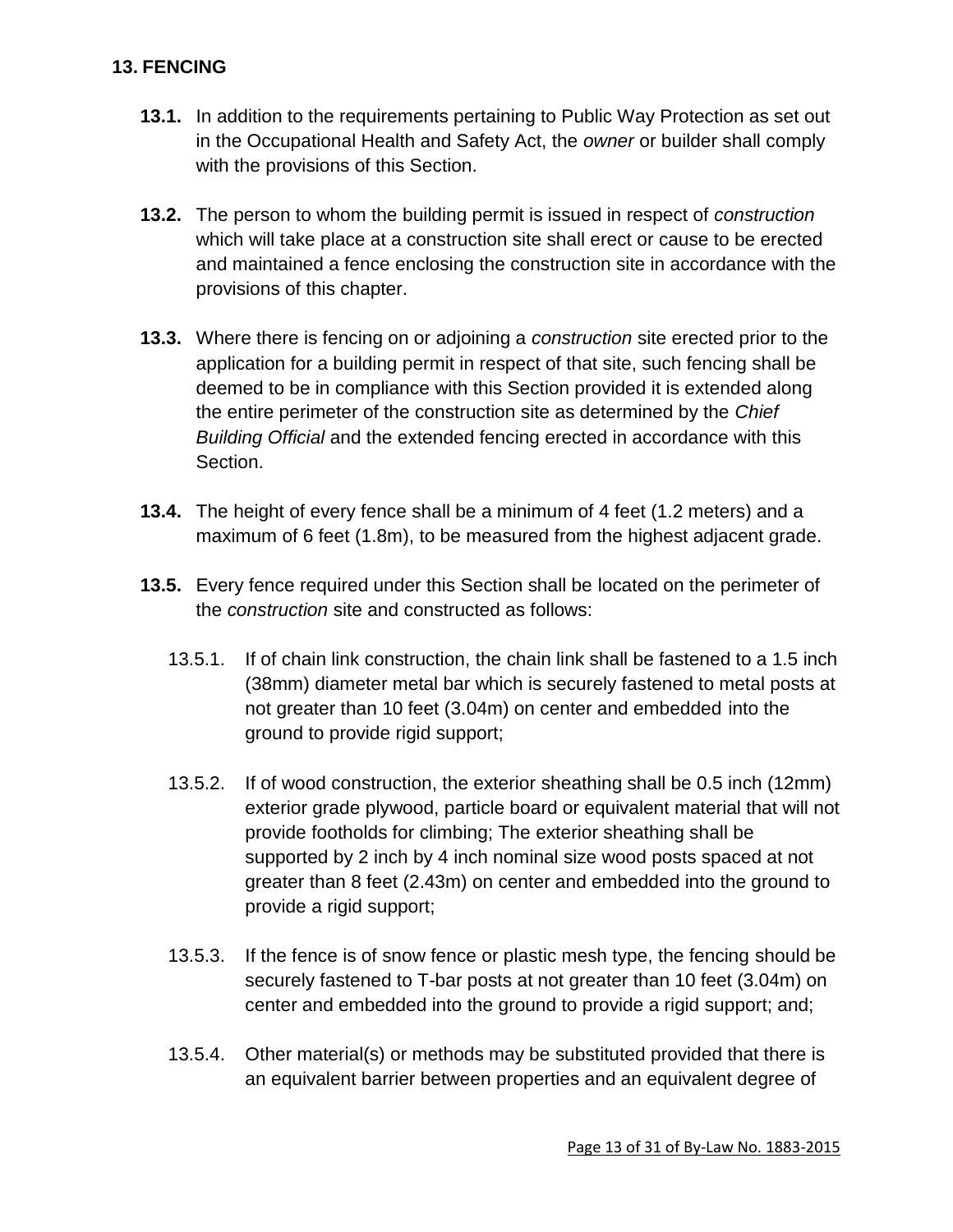safety is provided.

13.5.5. The fence may provide for openings sufficient to accommodate construction vehicles, machines and any other equipment providing services to the construction site provided that these openings are closed off when the site is shut down for the day.

# **14. CODE OF CONDUCT**

**14.1.** The Code of Conduct and associated policies, as required under Section 7.1(1) of the Act are set out in **Schedule "D"** of this By-law.

# **15. SEVERABILITY**

**15.1.** If any section, subsection, clause, paragraph or provision of this by-law is found, by a board of competent jurisdiction, to be invalid or beyond the powers of Council to enact, such section, subsection, clause, paragraph or provision shall be deemed to be severable from the remainder of this by-law and all the other parts or sections of this by-law shall be deemed to be separate and independent there from and are enacted as such.

# **16. METRIC CONVERSION**

**16.1.** Where the text of this By-law refers to imperial measurement, conversion to metric equivalents may be accepted as considered appropriate by the *Chief Building Official*.

# **17. CONTRAVENTION OF BY-LAW OFFENCE**

**17.1.** Every person who contravenes any provision of this By-law is guilty of an offence and on conviction is liable to any penalties as provided in Section 36.(1) of the *Act*.

# **18. REPEAL OF BY-LAWS**

**18.1.** By-laws 234-78, 949-92 and 1729-2012 of the Corporation of the Township of Blandford-Blenheim are hereby repealed.

# **19. EFFECTIVE DATE**

**19.1.** This By-law shall be deemed to have come into full force and effect on the date of passing.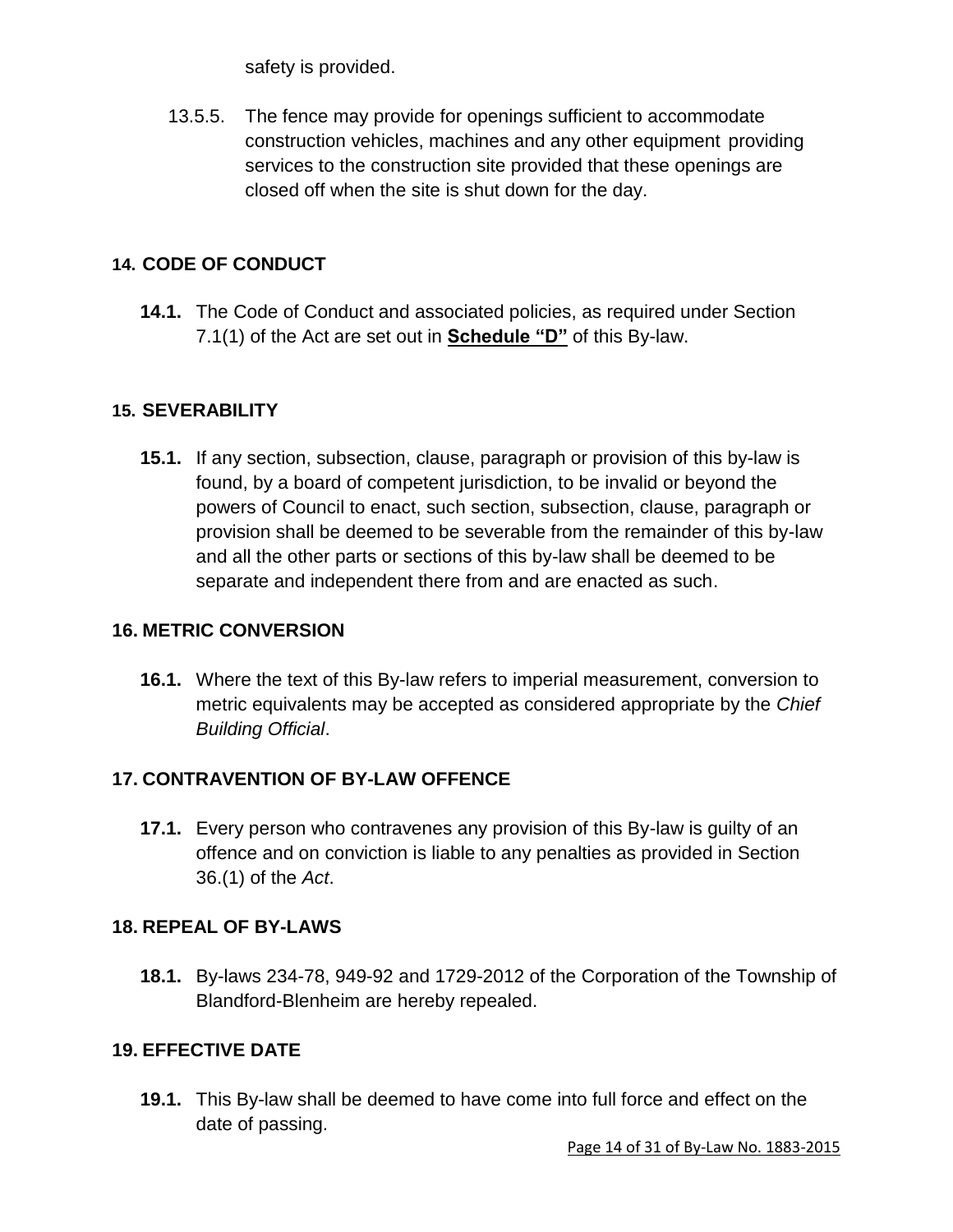Read a first and second time this 21<sup>st</sup> day of January, 2015.

Read a third time and finally passed this 21<sup>st</sup> day of January, 2015.

\_\_\_\_\_\_\_\_\_\_\_\_\_\_\_\_\_\_\_\_\_\_\_\_\_\_\_ \_\_\_\_\_\_\_\_\_\_\_\_\_\_\_\_\_\_\_\_\_\_\_\_\_\_\_\_

(SEAL)

MAYOR CAO / CLERK MARION WEARN **FRAN BELL**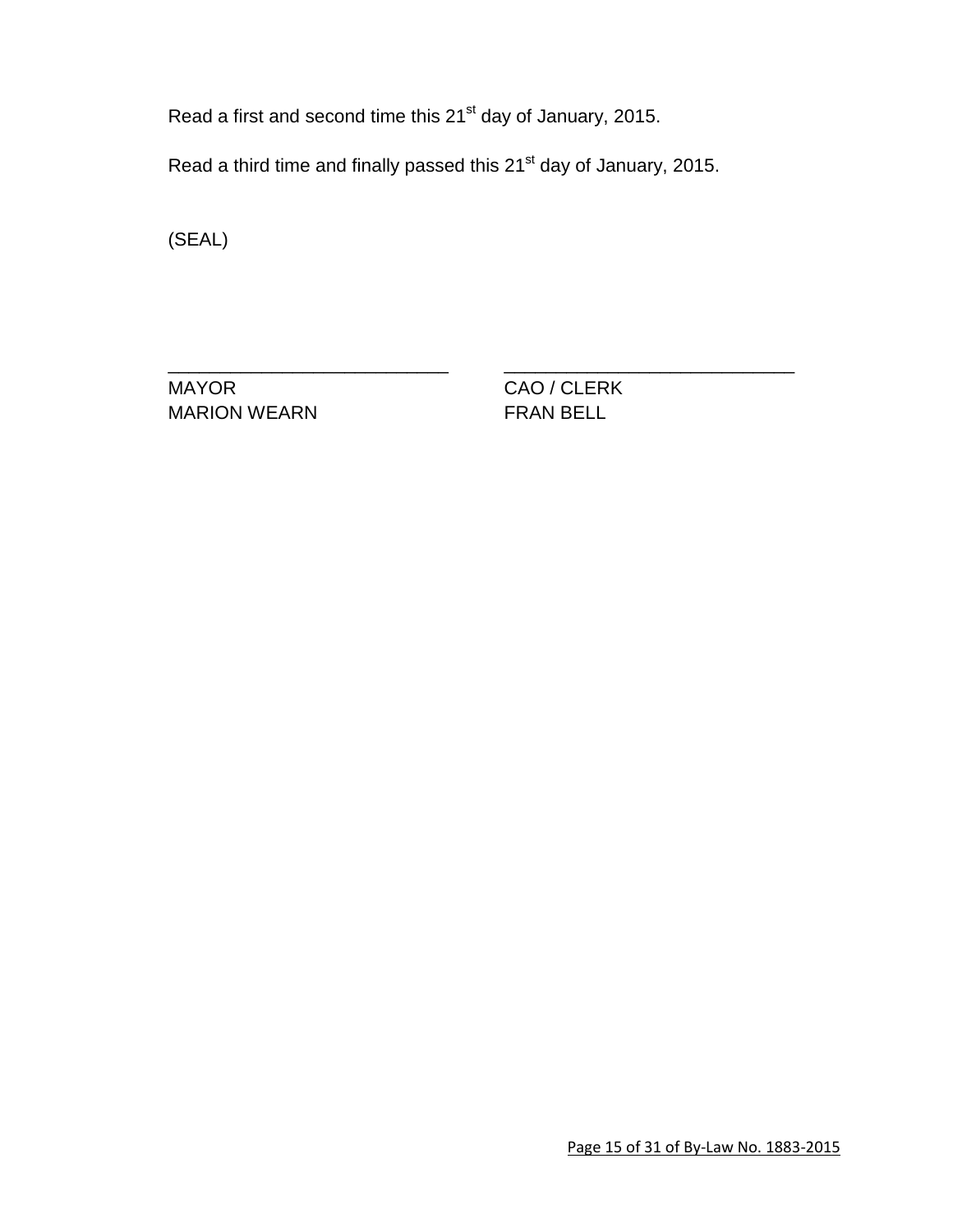# **SCHEDULE "A" of Building By-Law No. 1883 – 2015**

# **CLASSES OF PERMITS AND PERMIT FEES**

## **CLASS OF PERMIT PERMIT FEE**

# 1) **RESIDENTIAL TYPE**

|    | a) New Residential Dwellings                                                                                                                                                    | \$125.00 plus \$1.25<br>per square foot of gross floor<br>area |
|----|---------------------------------------------------------------------------------------------------------------------------------------------------------------------------------|----------------------------------------------------------------|
|    | b) Additions to Residential Dwellings                                                                                                                                           | \$125.00 plus \$1.25<br>per square foot of gross floor<br>area |
|    | c) Renovations to Residential Dwellings                                                                                                                                         | \$150.00 Flat Rate                                             |
|    | d) Porches, Decks<br>(Note: uncovered wood decks/porches less<br>than $2'$ - 0" above grade $-$ building permit<br>not required but must comply with Township<br>Zoning By-law) | \$125.00 plus 20 cents<br>per square foot                      |
|    | e) Attached or Detached Garage or<br>Carport                                                                                                                                    | \$125.00 plus 20 cents<br>per square foot                      |
| f  | Storage or Garden Sheds<br>(Note: Over 108 sq.ft.)                                                                                                                              | \$125.00 plus 20 cents<br>per square foot                      |
| g) | <b>Garden or Small Yard Sheds</b><br>(Note: under 108 sq.ft.)                                                                                                                   | $N/C$ – must comply with<br>Township Zoning By-law             |
|    | h) Swimming Pools<br>(Note: decks as per 1(d) above)                                                                                                                            | \$150.00 flat rate                                             |
| i) | Wood Burning Stoves, Appliances,<br>Fireplaces & Fireplace inserts                                                                                                              | \$150.00 Flat Rate                                             |
|    | 2) AGRICULTURAL TYPES                                                                                                                                                           |                                                                |

a) New Animal and Poultry Housing \$125.00 plus 20 cents<br>Buildings ber square foot of gros

per square foot of gross floor area

Page 16 of 31 of By-Law No. 1883-2015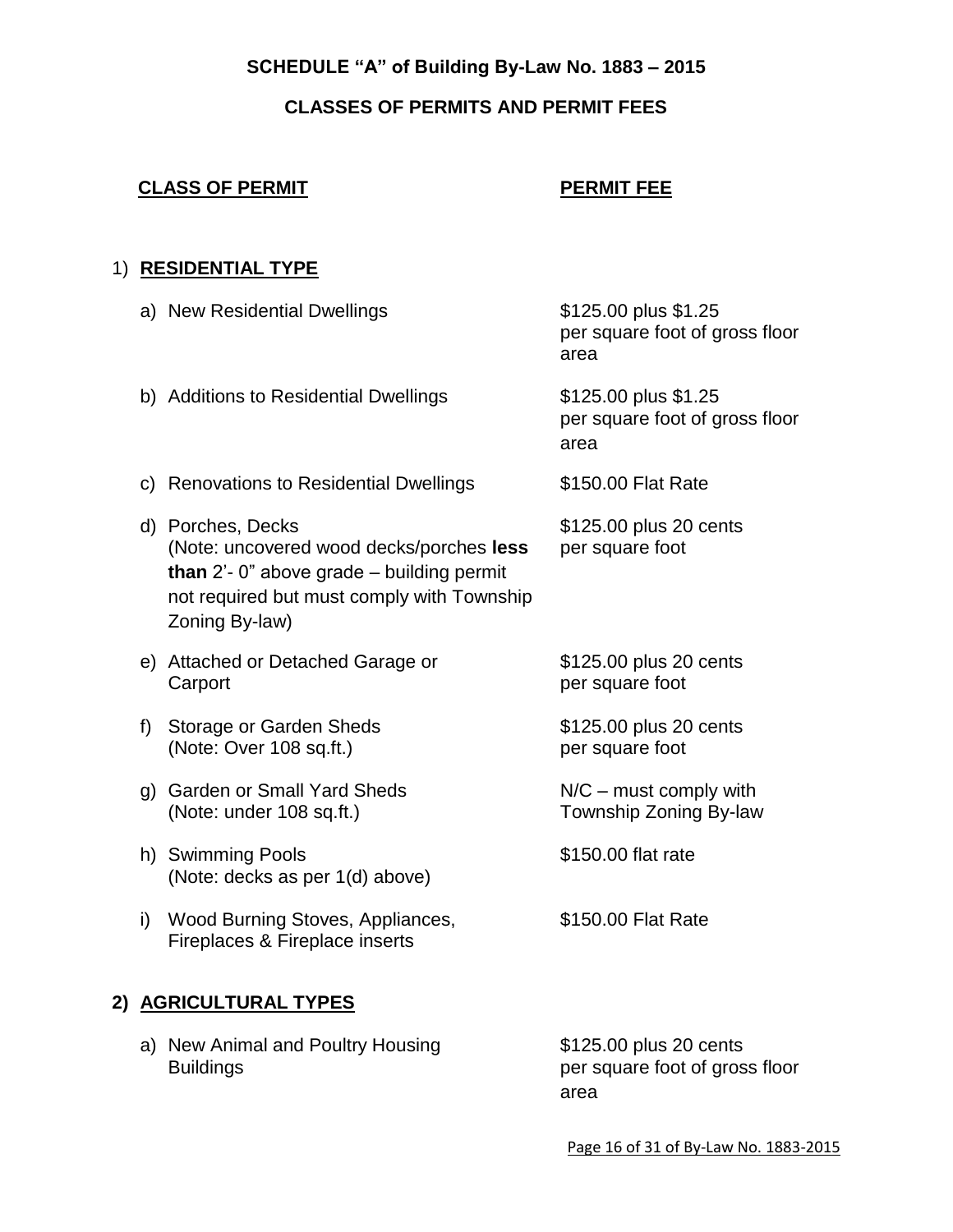b) Additions  $$125.00$  plus 20 cents per square foot of gross floor area c) Renovations \$150.00 Flat Rate d) Implement and Storage Buildings **\$125.00** plus 20 cents per square foot of gross floor area e) Horizontal or Bunk Silos \$125.00 plus 10 cents per square foot f) Liquid/Solid Manure Storage \$125.00 plus 10 cents per square Structures foot g) Vertical Silos, Grain Bins, etc. \$150.00 Flat Rate h) Greenhouses  $$125.00$  plus 10 cents per square foot

## **3) COMMERCIAL, INDUSTRIAL & INSTITUTIONAL TYPES:**

|    | a) New Commercial, Industrial &<br><b>Institutional Buildings</b>           | \$125.00 plus \$1.25 per square<br>foot of gross floor area |
|----|-----------------------------------------------------------------------------|-------------------------------------------------------------|
|    | b) Addition to Commercial, Industrial &<br><b>Institutional Buildings</b>   | \$125.00 plus \$1.25 per square<br>foot of gross floor area |
|    | c) Renovations to Commercial, Industrial,<br><b>Institutional Buildings</b> | \$350.00 Flat Rate                                          |
|    | 4) PLUMBING                                                                 |                                                             |
|    | a) Single Family Dwellings                                                  | Included with Building<br>Permit                            |
|    | b) Multiple Dwellings                                                       | Included with Building<br>Permit                            |
|    | c) Commercial, Industrial &<br><b>Institutional Buildings</b>               | Included with Building<br>Permit                            |
|    | d) Water Service Connection                                                 | \$50.00 Flat Rate                                           |
|    | e) Sanitary Connection                                                      | \$50.00 Flat Rate                                           |
| f) | Plumbing Inspection Only -<br>To All Categories                             | $$50.00 + $10/$ fixture                                     |
|    |                                                                             |                                                             |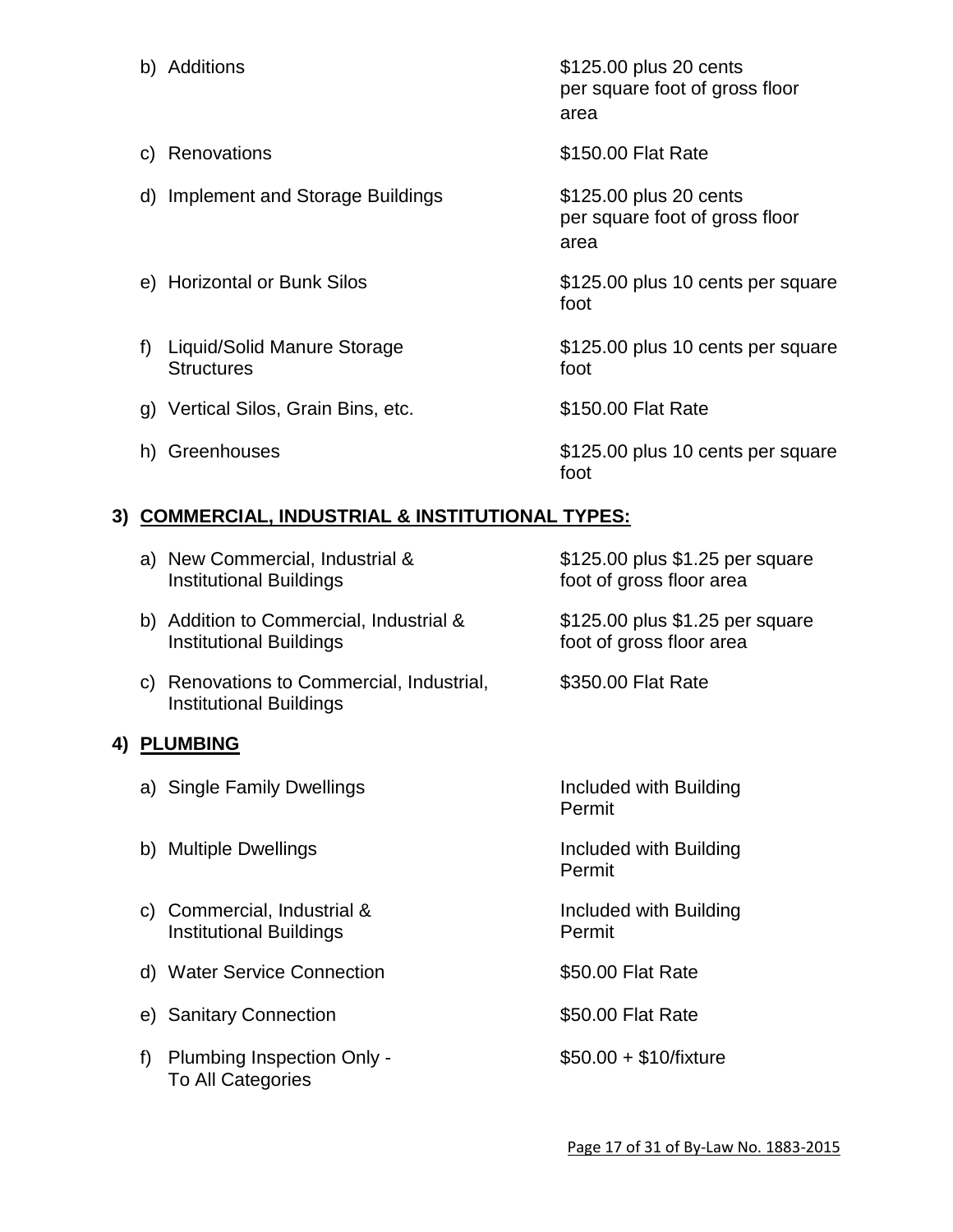# **5) MISCELLANEOUS**

|    | a) Change of Use Permit<br>(No construction proposed)                                                       | \$100.00 Flat Rate                                 |
|----|-------------------------------------------------------------------------------------------------------------|----------------------------------------------------|
|    | b) Sign Permit - Section 3.14 OBC                                                                           | \$150.00 Flat Rate                                 |
|    | c) All Designated Structures (OBC)                                                                          | \$350.00 Flat Rate                                 |
|    | d) Demolition Permit - Non Farm<br><b>Structures</b>                                                        | \$50.00 Flat Rate                                  |
|    | e) Temporary Structures                                                                                     | \$100.00 Flat Rate                                 |
| f  | Tents<br>(Note: under $6,455$ sq. ft)                                                                       | $N/C$ – Must comply with<br>Township zoning by-law |
| g) | Review changes to drawings, specifications<br>& documents, <b>AFTER</b> building permit has<br>been issued. | \$250.00 Flat Rate                                 |

# 6) **DEPOSITS**

| a) Engineer Letter Deposit            | \$500.00   |
|---------------------------------------|------------|
| b) Lot Grading Deposit                | \$1,500.00 |
| c) Hard Surfacing of Driveway Deposit | \$1,000.00 |

This is Schedule 'A' to By-law number 1883 - 2015 passed on the 21<sup>st</sup> day of January, 2015.

\_\_\_\_\_\_\_\_\_\_\_\_\_\_\_\_\_\_\_\_\_\_\_\_\_\_\_ \_\_\_\_\_\_\_\_\_\_\_\_\_\_\_\_\_\_\_\_\_\_\_\_\_\_\_\_

(SEAL)

MAYOR CAO / CLERK MARION WEARN FRAN BELL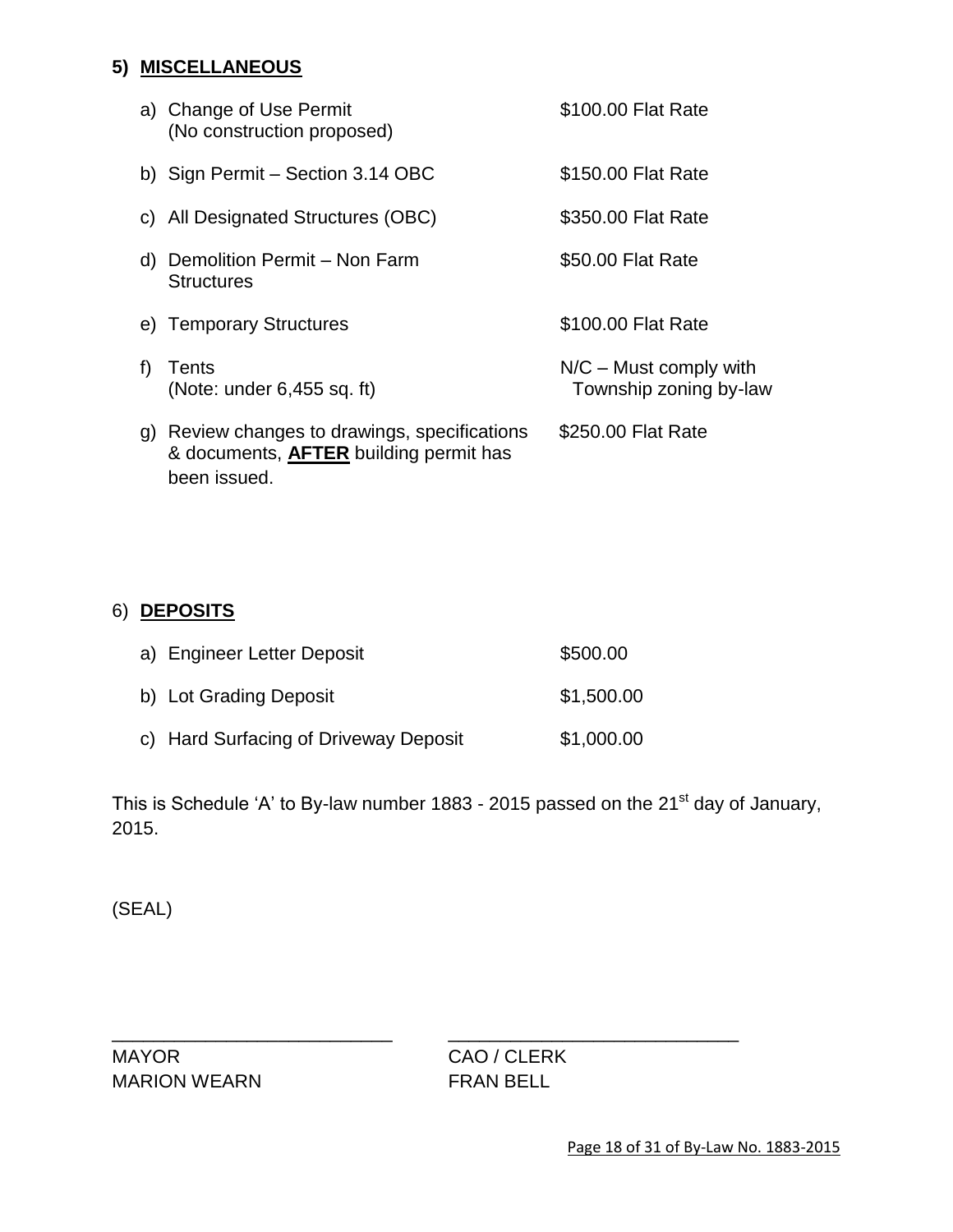# **SCHEDULE "B" of Building By-Law No. 1883 – 2015 SCHEDULE OF DOCUMENTS, FORMS, DRAWINGS AND SPECIFICATIONS REQUIRED FOR CONSTRUCTION, DEMOLITION AND CHANGE OF USE PERMITS**

A minimum of 2 sets of the following types of drawings, specifications and documents at a legible scale (minimum  $3/16" - 1'$ ), are required to be submitted in order for the various types of Building Permit applications listed, to be considered a complete application pursuant to the *Building Code*, as amended and the Building By-law. Depending upon the nature, scope and scale of a project, other additional supporting drawings, specifications and documents MAY be required to demonstrate *Building Code* compliance at the discretion of the *Chief Building Official*.

# **REQUIRED DOCUMENTATION**

Where applicable, the following supporting documentation shall accompany applications for a permit unless otherwise directed by the *Chief Building Official*:

- a) Use of the Provincial application form, "Application for a Permit to Construct or Demolish", as amended
- b) Proof/confirmation of approval of all applicable law pursuant to Section "H" of the Provincial application form, "Application for a Permit to Construct or Demolish"
- c) Owner/Engineer/Architect's letter of commitment and general review form
- d) Real Property Report (Survey Plan) prepared by an Ontario Land Surveyor (OLS)
- e) Driveway access permit approved by the authority having jurisdiction, as may be applicable
- f) Where required, an approved septic system permit or Performance Review and Change of Use Application by Oxford County Public Health & Emergency Services and/or Ministry of the Environment (MOE) approval, if applicable
- g) OMAFRA nutrient management strategy and/or plan sign-off form
- h) Heritage Permit pursuant to the Ontario Heritage Act
- i) Confirmation of compliance with OMAFRA minimum distance separation 1 or 2 (MDS I & II) prepared by an Ontario Land Surveyor (OLS), if applicable
- j) Zoning compliance certificate/pre-consultation letter
- k) Approved lot grading and drainage plan
- l) Geotechnical soils report
- m) Residential Mechanical Ventilation Design Summary form
- n) Energy Efficiency Design Summary form
- o) Fire stopping drawings and applicable data sheets.

# **REQUIRED DRAWINGS BY TYPICAL PROJECT TYPE**

**1) Demolitions**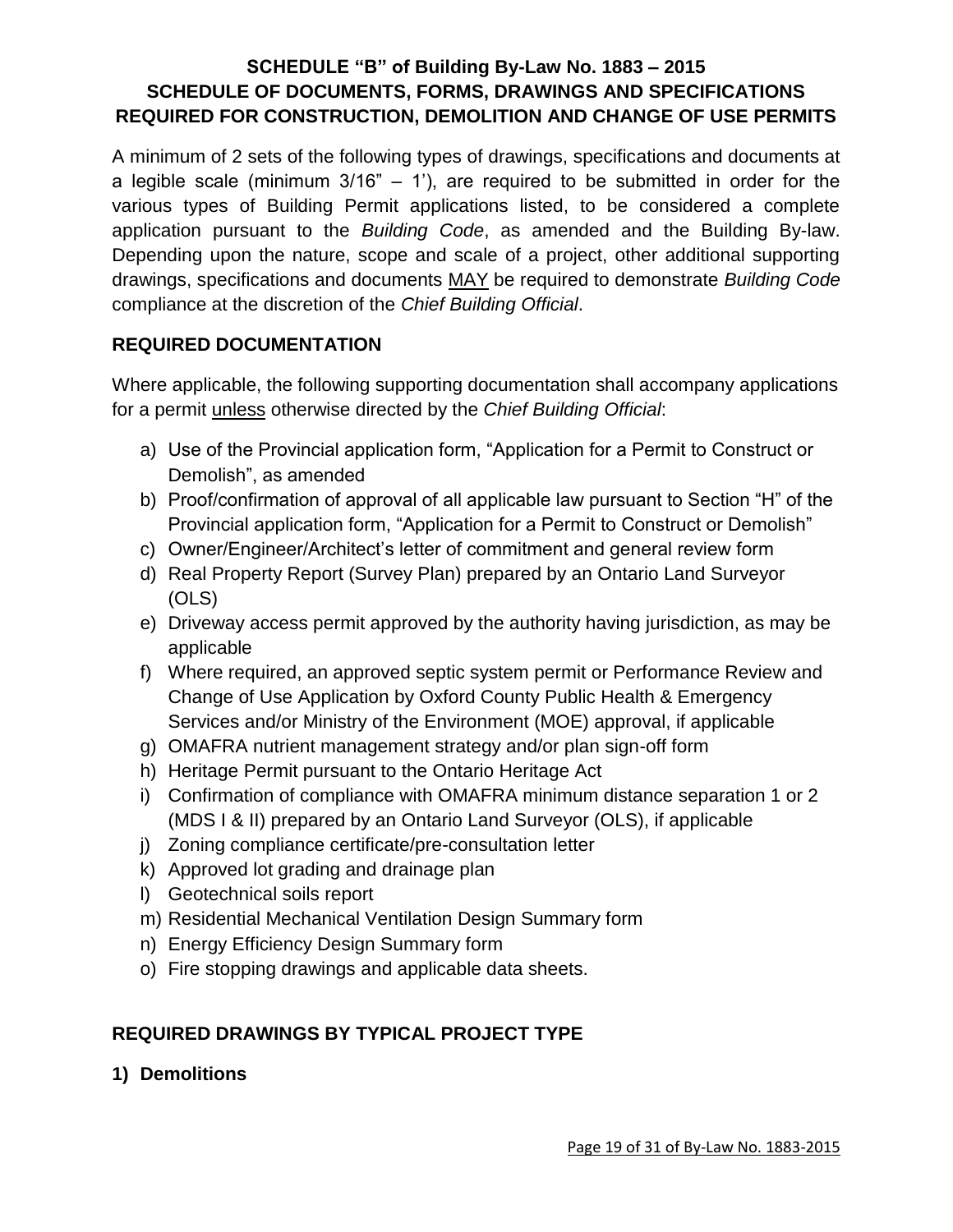- a) Description of the structural design characteristics of the building and a method of demolition prepared by a Professional Engineer, licensed to practice engineering in Ontario, where deemed necessary by the Chief Building Official
- b) Site Grading and Rehabilitation Plan
- c) Confirmation that arrangements have been made with the proper authorities for the cutting off and plugging of all water, sewer, gas, electric and telephone or other utilities and services
- d) The Township MAY require proof of liability insurance coverage to not less than \$2,000,000.00. Depending on the proposed demolition, the Township may require additional insurance coverage.
- e) Where a building is designated under the Heritage Act, approval of the Township Council to de-designate the building and permit demolition
- f) Copy of hazardous material report, if applicable.

# **2) Residential Decks and Porches**

- a) Plot/site plan
- b) Foundation plan
- c) Framing plan and guard details
- d) Where applicable, confirmation that the final lot grading and drainage is in accordance with the overall subdivision lot grading and drainage plans Note: Properly completed Township of Blandford-Blenheim standard drawings for wood deck MAY be submitted for a building permit.

# **3) Residential Accessory Buildings**

- a) Plot/site plan
- b) Foundation plan
- c) Floor plans
- d) Floor and roof framing plans including engineered floor plan layout/details and roof truss layout and truss drawings, engineered beams, if applicable
- e) Building elevations
- f) Building sections
- g) Where applicable, confirmation that the final lot grading and drainage is in accordance with the overall subdivision lot grading and drainage plans.

# **4) Residential Additions and Renovations Permits**

- a) Plot/site plan
- b) The following architectural plans prepared by a Provincially qualified designer OR the home owner:
	- i) Foundation plan
	- ii) Floor plans
	- iii) Floor and roof framing plans including engineered floor plan layout/details and roof truss layout and truss drawings, engineered beams, if applicable
	- iv) Building elevations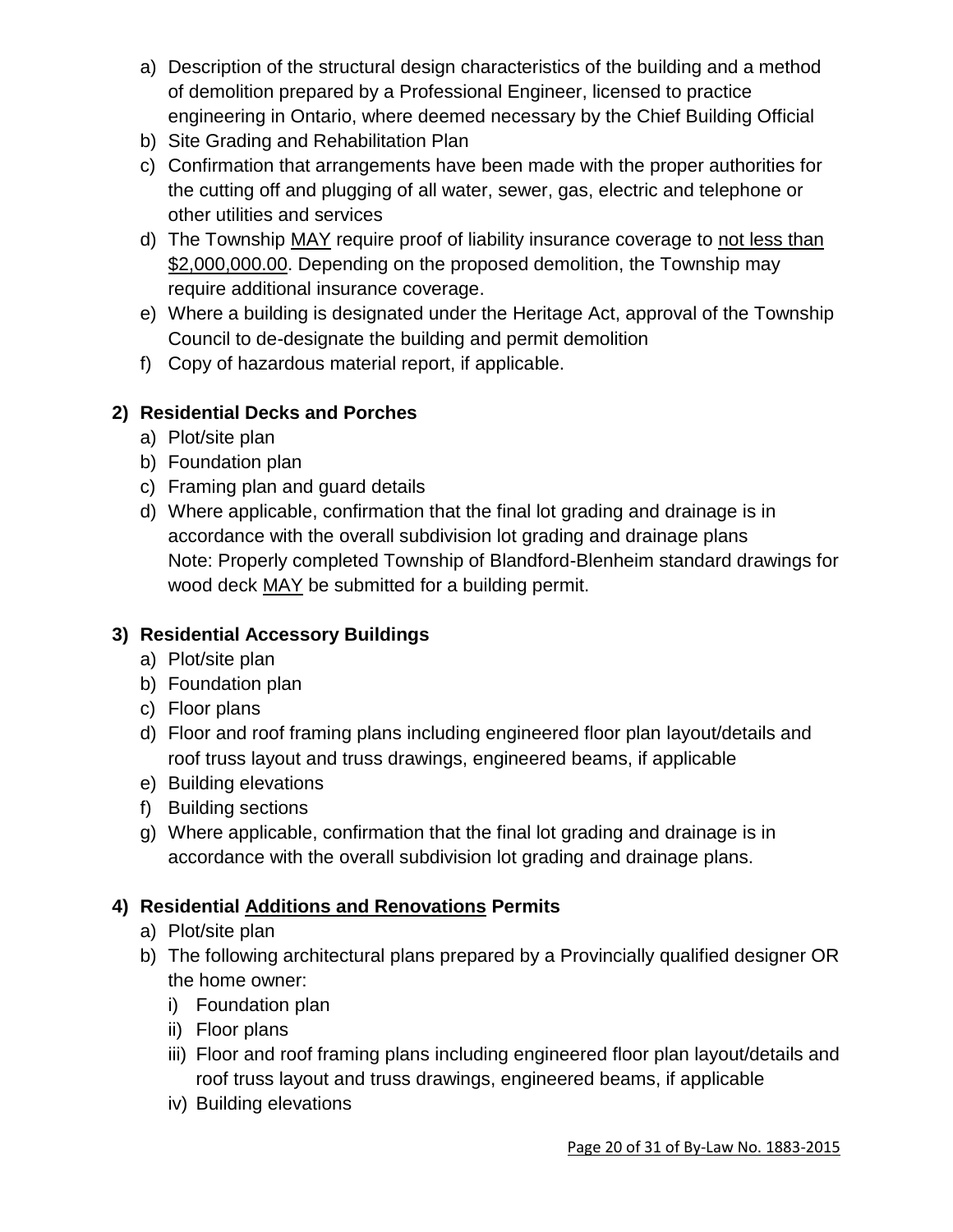- v) Building sections
- vi) Energy Efficiency Design Summary form
- vii) Residential Mechanical Ventilation Summary form
- viii)Approved septic system permit or Performance Review and Change of Use Application by Oxford County Public Health and Emergency Services and/or Ministry of the Environment (MOE) approval, if applicable
- ix) Heat loss/heat gain calculations including ductwork design

# **5) New Residential Single Family Dwelling and Semi Detached Dwelling**

- a) Plot/site plan
- b) Approved lot grading and drainage plan
- c) Tarion Warranty Corporation (Ontario New Home Warranty Program) Section "F" completed on the Provincial application form
- d) Where applicable, an approved septic system permit by Oxford County Public Health and Emergency Services and/or Ministry of the Environment (MOE) approval, if applicable
- e) The following architectural plans prepared by a Provincially qualified designer AND/OR a homebuilder registered with the Tarion Warranty Corporation OR the homeowner:
	- i) Foundation plan
	- ii) Floor plans
	- iii) Floor and roof framing plans including engineered floor plan layout/details and roof truss layout and truss drawings, engineered beams, if applicable
	- iv) Building elevations
	- v) Building sections
	- vi) Township of Blandford-Blenheim Energy Efficiency Design Summary form
	- vii) Township of Blandford-Blenheim Residential Mechanical Ventilation and Heating/Cooling Design Summary (HVAC) form
	- viii) Heat loss/heat gain calculations, including ductwork design

# **6) New Residential Townhouses, Row Houses**

- a) Approved site development plan and agreement
- b) The following architectural plans prepared by a Provincially qualified designer AND/OR a home builder registered with the Tarion Warranty Corporation:
	- i) Foundation plan
	- ii) Floor plans
	- iii) Floor and roof framing plans including engineered floor plan layout/details and roof truss layout and truss drawings, engineered beam, if applicable
	- iv) Building elevations
	- v) Building sections
	- vi) Energy Efficiency Design Summary form
	- vii) Residential Mechanical Ventilation Summary form
	- viii)Approved fire stopping drawings and manufacture technical information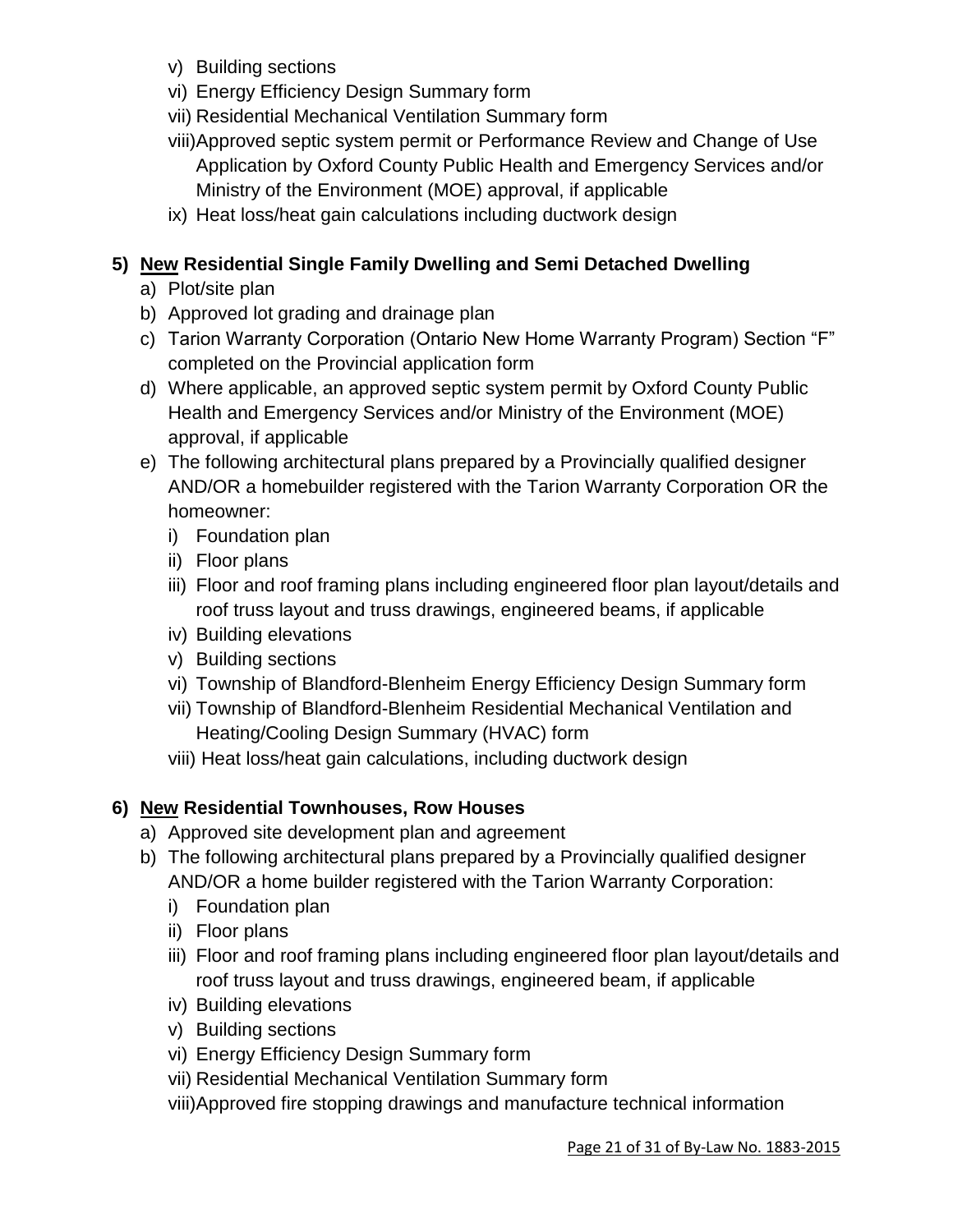- ix) Professional Engineer sealed firewall section detail, if applicable
- x) Heat loss/heat gain calculations, including ductwork design

# **7) New Residential Apartment Buildings**

- a) Approved site development plan and agreement,
- b) Professional field review commitment forms from the design professionals,
- c) The following architectural plans prepared and stamped by an Architect and/or Professional Engineer licensed to practice engineering in Ontario as set out in the Architects Act and the Professional Engineers Act:
	- i) Foundation plan
	- ii) Floor plans
	- iii) Floor and roof structural plans
	- iv) Building elevations
	- v) Building sections
	- vi) Township of Blandford-Blenheim Energy Efficiency Design Summary form
	- vii) Where applicable:
		- (1) HVAC, electrical and plumbing system drawings
		- (2) Automatic sprinkler and standpipe drawings
		- (3) Fire alarm system
		- (4) Approve fire stopping drawings and manufacture technical information

# **8) Commercial and Industrial Interior Renovations (Part 9 Buildings)**

- a) The following architectural plans prepared and stamped by a Provincially qualified designer OR the building owner:
	- i) Floor layout and framing plans including engineered floor plan layout/details, engineered beams, if applicable
	- ii) Building sections
	- iii) Where applicable:
		- (1) HVAC, electrical and plumbing systems drawings
		- (2) Automatic sprinkler and standpipe drawings
		- (3) An approved septic system permit or Performance Review and Change of Use Application, by Oxford County Public Health & Emergency Services and/or Ministry of the Environment (MOE) approval, if applicable
		- (4) Energy Design Summary Matrix (Building Code Volume 2, SB-10)
		- (5) Fire alarm system
		- (6) Approved fire stopping drawings and manufacture technical information

# **9) Commercial and Industrial Additions (Part 9 Buildings)**

- a) Approved site development plan and agreement
- b) The following architectural plans prepared and stamped by a Provincially qualified designer:
	- i) Foundation plan
	- ii) Floor plans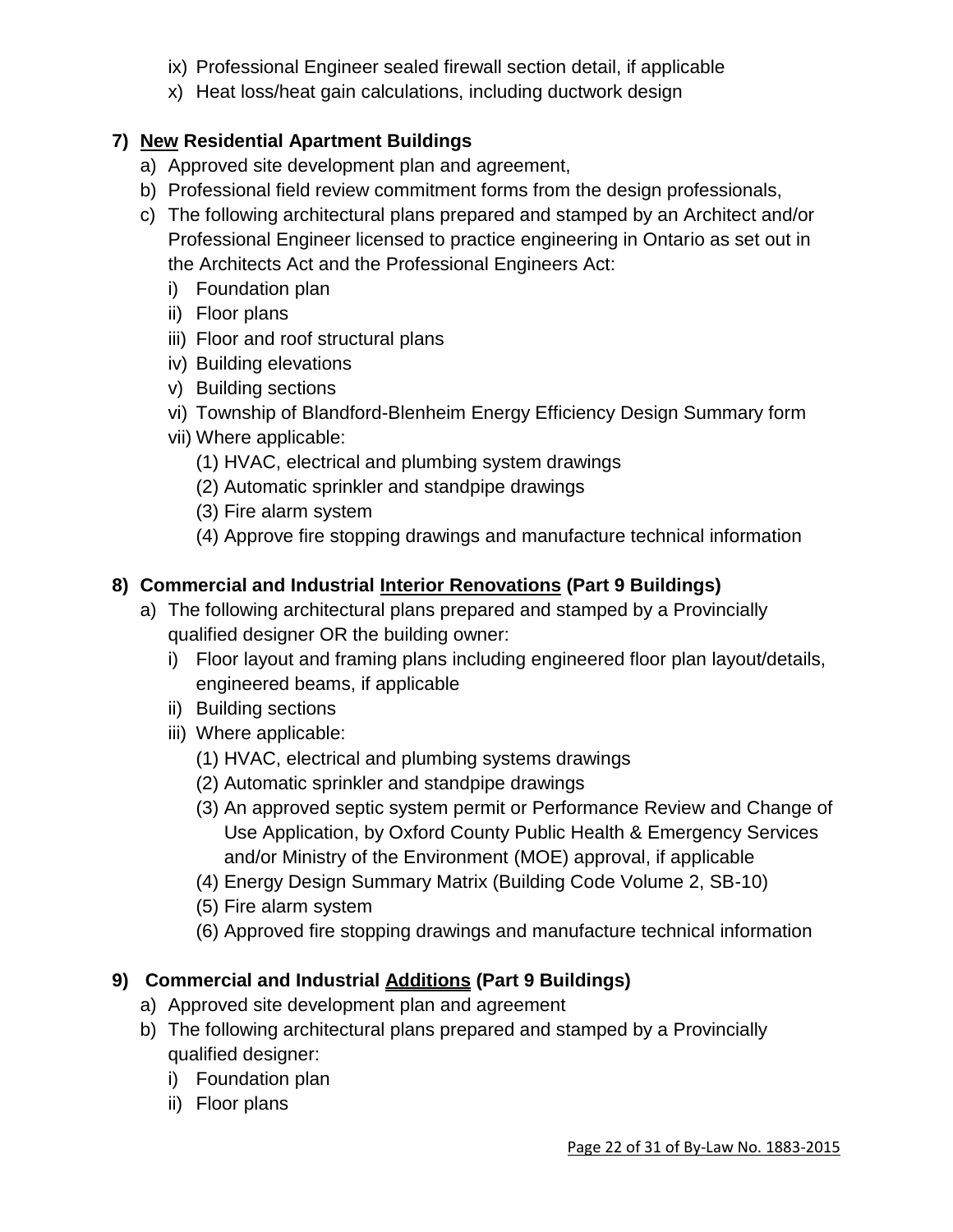- iii) Floor and roof structural plans including engineered floor plan layout/details and roof truss layout and truss drawings, engineered beams, if applicable
- iv) Building elevations
- v) Building sections
- c) Where applicable:
	- i) HVAC, electrical and plumbing system drawings
	- ii) Energy efficiency design summary Matrix (Building Code Volume 2, SB-10)
	- iii) Automatic sprinkler and standpipe drawings
	- iv) Fire alarm system
	- v) Structural drawings stamped by a Professional Engineer licensed to practice engineering in Ontario,
	- vi) An approved septic system permit or Performance Review and Change of Use Application, by Oxford County Public Health and Emergency Services and/or the Ministry of the Environment (MOE) approval, if applicable
	- vii) Approved fire stopping drawings and manufacture technical data

# **10) New Commercial and Industrial Buildings (Part 9 Buildings)**

- a) Approved site development plan and agreement
- b) The following architectural plans prepared and stamped by a Provincially Qualified Designer:
	- i) Foundation plan
	- ii) Floor plans
	- iii) Floor and roof structural plans including engineered floor plan layout/details and roof truss layout and truss drawings, engineered beams, if applicable
	- iv) Building elevations
	- v) Building sections
- c) Where applicable:
	- i) HVAC, electrical and plumbing system drawings
	- ii) Energy efficiency design summary (Building Code Volume 2, SB-10)
	- iii) Automatic sprinkler and standpipe drawings
	- iv) Fire alarm system
	- v) An approved septic system permit by Oxford County Public Health and Emergency Services and/or the Ministry of the Environment approval, if applicable
	- vi) Approved fire stopping drawings and manufacture technical data

# **11) Assembly/Industrial/Commercial/Institutional Building Additions and Renovations (Part 3 Buildings)**

- a) Approved site development plan and agreement, if applicable
- b) Professional Field Review Commitment forms from the design professionals
- c) The following architectural plans prepared and stamped by an Architect and/or Professional Engineer licensed to practice engineering in Ontario as set out in the Architects Act and the Professional Engineers Act: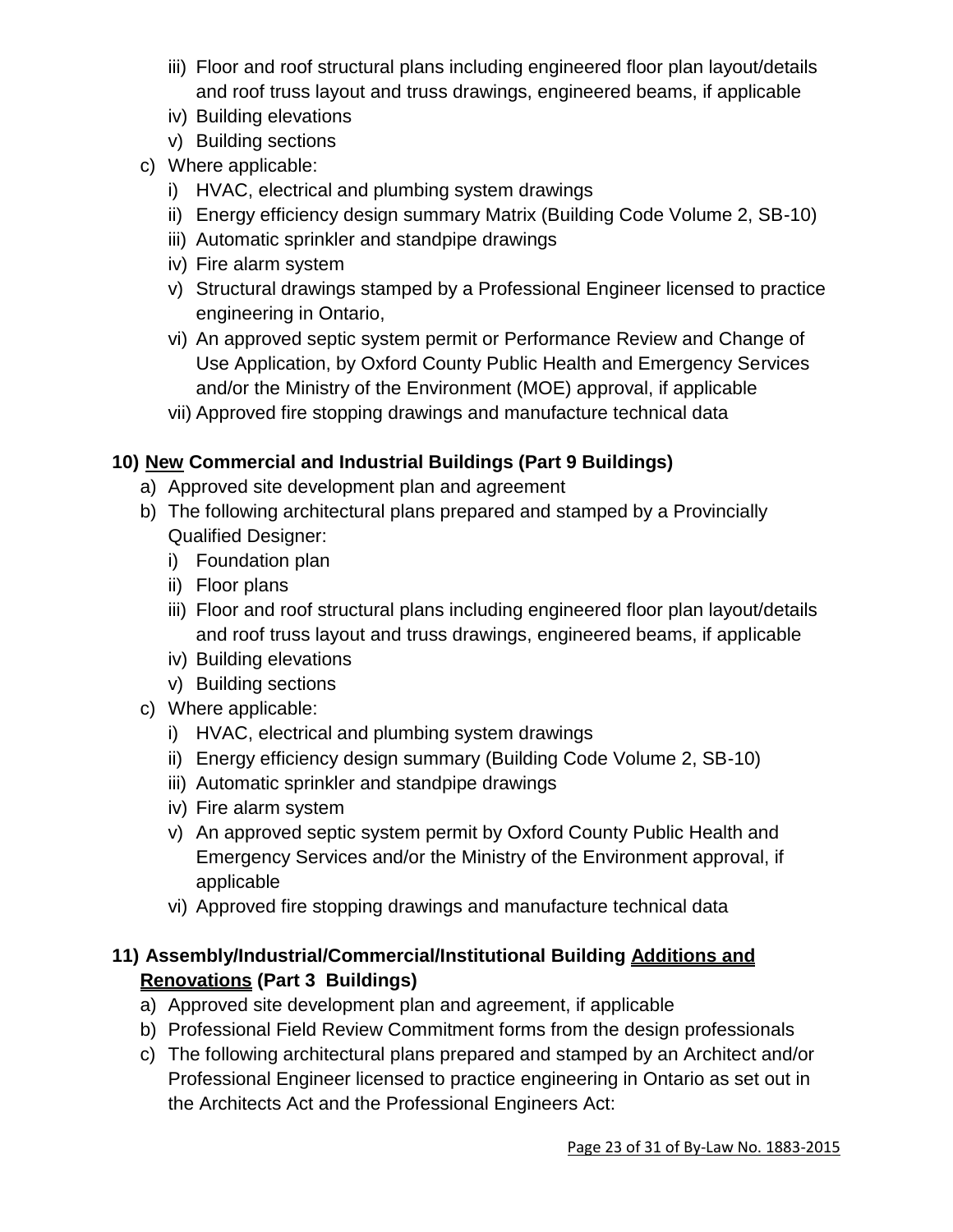- i) Foundation plan
- ii) Floor plans
- iii) Floor and roof structural plans
- iv) Building elevations
- v) Building sections
- d) Where applicable:
	- i) HVAC, electrical and plumbing system drawings
	- ii) Automatic sprinkler and standpipe drawings
	- iii) Fire alarm system
	- iv) Energy efficiency design summary Matrix (Building Code Volume 2, SB-10)
	- v) Professional field review commitment forms from the design professionals
	- vi) An approved septic system permit or Performance Review and Change of Use Application, by Oxford County Public Health and Emergency Services and/or the Ministry of the Environment (MOE) approval, if applicable
	- vii) Approved fire stopping drawings and manufacture technical data

# **12) New Assembly/Industrial/Commercial/Institutional Buildings (Part 3 Buildings)**

- a) Approved site development plan and agreement
- b) Professional field review commitment forms from the design professionals
- c) The following architectural plans prepared and stamped by an Architect and/or Professional Engineer licensed to practice engineering in Ontario as set out in the Architects Act and the Professional Engineers Act:
	- i) Foundation plan
	- ii) Floor plans
	- iii) Floor and roof structural plans
	- iv) Building elevations
	- v) Building sections
- d) Where applicable:
	- i) HVAC, electrical and plumbing system drawings
	- ii) Energy efficiency design summary Matrix (Building Code Volume 2, SB-10)
	- iii) Automatic sprinkler and standpipe drawings
	- iv) Fire alarm system
	- v) Approve fire stopping drawings and manufacture technical data
	- vi) An approved septic system permit by Oxford County Public Health and Emergency Services and/or the Ministry of the Environment (MOE) approval, if applicable

# **13) Designated Structures – Division A – Part 1 – Article 1.3.1.1.**

- a) The following plans prepared and stamped by a Professional Engineer, licensed to practice engineering in Ontario:
	- i) Site plan and/or approved site development plan and agreement
	- ii) Foundation plan
	- iii) Floor and roof plans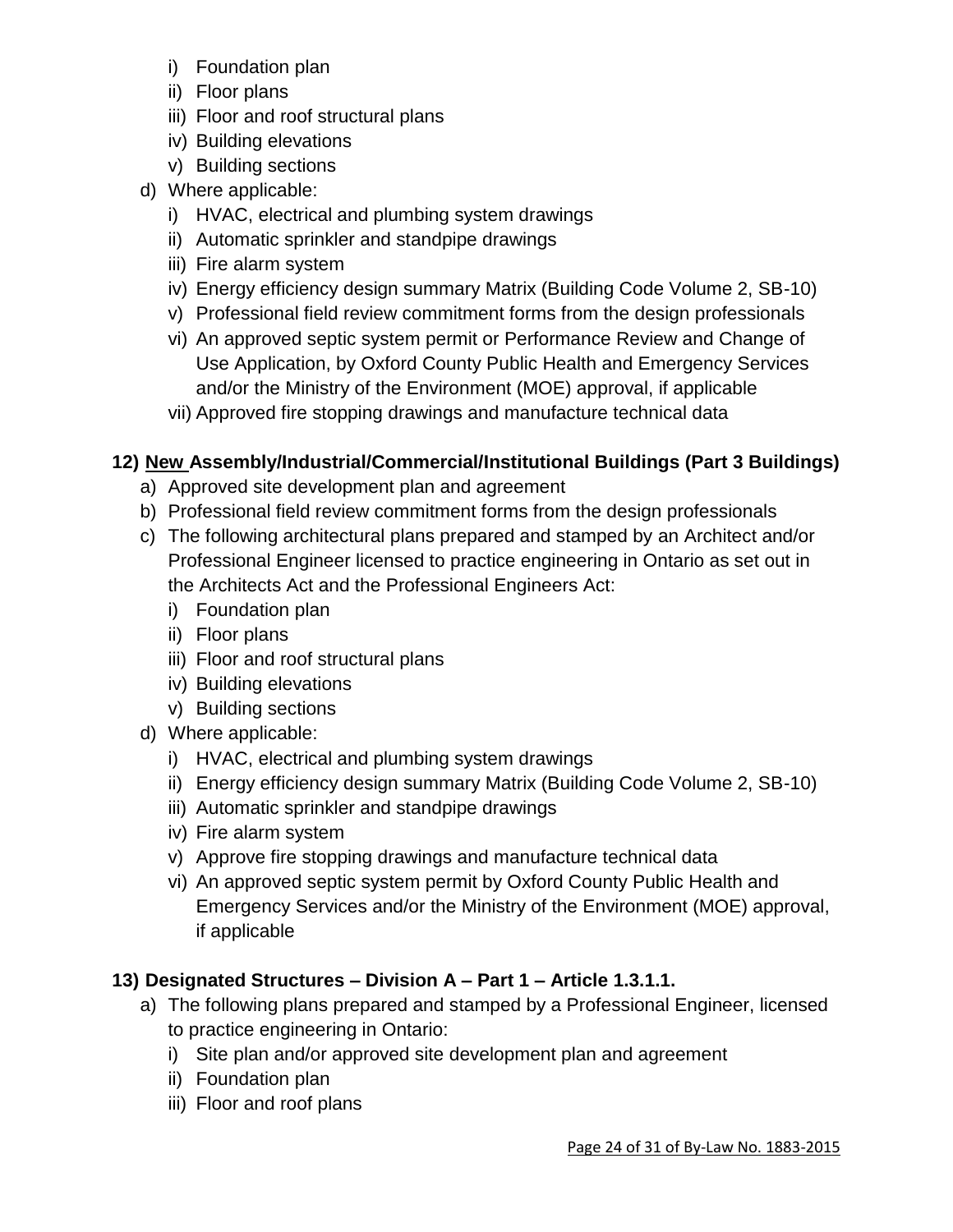- iv) Floor and roof structural plans
- v) Sections
- vi) Professional Field Review Commitment forms from the design professionals

# **14) Use of an Equivalent / Alternated Solution**

- a) The following plans and reports prepared and stamped by a professional engineer, licensed to practice engineering in Ontario:
	- i) Description of the proposed equivalent / alternate solution
	- ii) Demonstration of compliance with SA-1 objectives and functional statements matrix
	- iii) Supporting documentation (past performance, test and other evaluations

# **15)Change of Use Permit**

- a) Description of the proposed change of use
- b) Reduction in performance matrix
- c) Description of compensating measures or alternate measures
- d) The following plans prepared and stamped by a Professional Engineer, licensed to practice engineering in Ontario, if applicable:
	- i) Foundation plan
	- ii) Floor plans
	- iii) Floor and roof structural plan
	- iv) Building elevations
	- v) Building section
- e) Where applicable:
	- i) HVAC, electrical and plumbing system drawings
	- ii) Energy design summary
	- iii) Automatic sprinkler and standpipe drawings
	- iv) Fire alarm system
- f) An approved septic system permit or Performance Review and Change of Use Application approved by Oxford County Public Health and Emergency Services, and/or Ministry of the Environment (MOE) approval, if applicable

# **16) Farm Buildings**

- a) Site plan
- b) Architectural drawings
- c) Structural drawings pole frame structures require a Professional Engineer, licensed to practice engineering in Ontario, stamp on the drawings PRIOR to a building permit being issued

Where applicable:

- d) Mechanical drawings
- e) Electrical drawings
- f) MDS II calculations, if applicable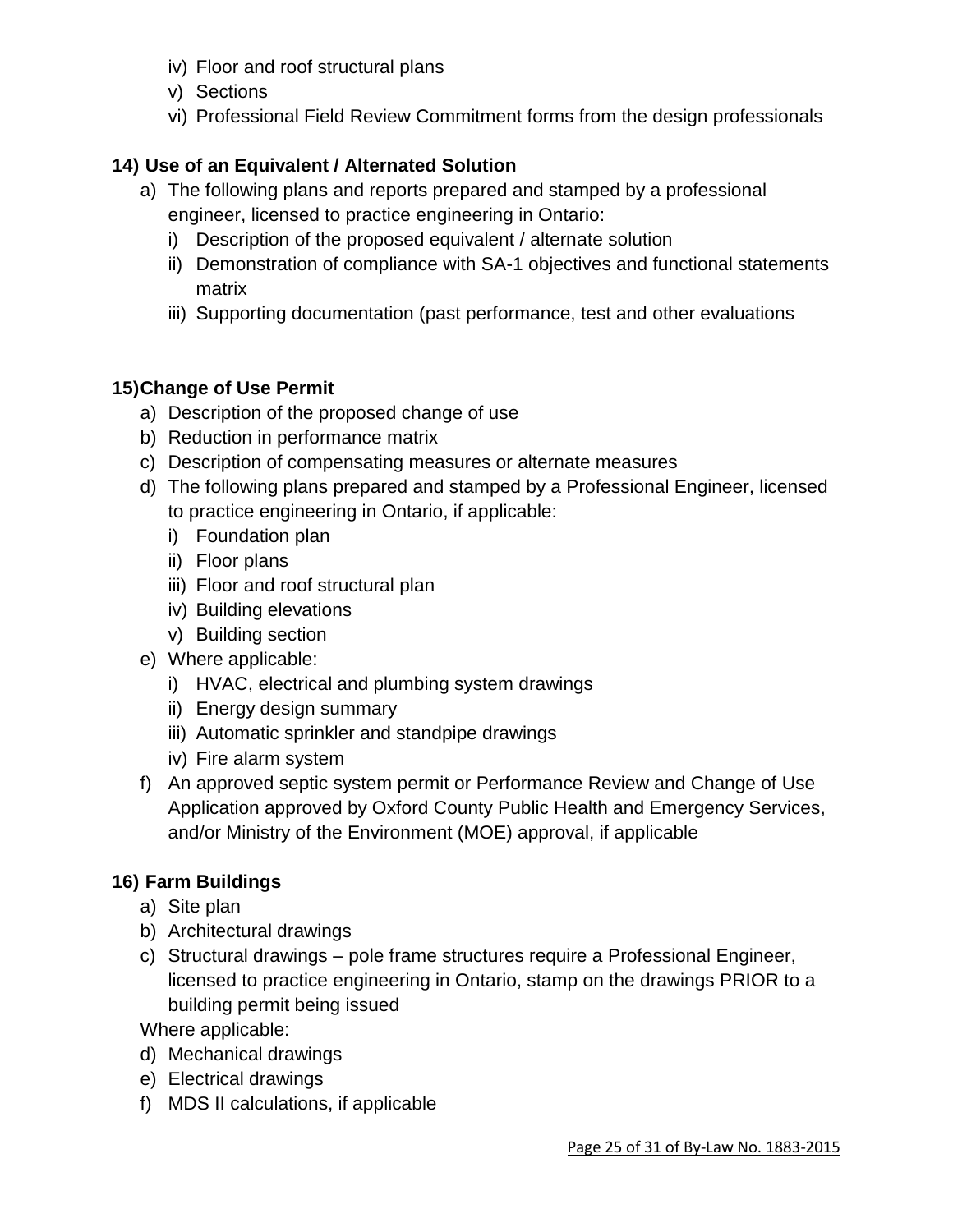# **DRAWING COMPLETENESS**

Unless otherwise directed by the *Chief Building Official*, the following information shall be shown on all plans or working drawings that accompany applications for permits. Depending upon the nature, scope and scale of a project, other additional information MAY be required to demonstrate Ontario Building Code compliance at the discretion of the *Chief Building Official*.

- 1) The Site Plan shall show:
	- a) The location, use, height and dimensions of any existing and proposed buildings including front, side and rear yard dimensions and relationships to adjoining property lines, condominium corporation lines and buildings
	- b) Existing and proposed elevation contours of the building site and adjacent properties
	- c) Relation of buildings and finished grade to existing elevations and storm water drainage control plan of site, where applicable
	- d) All existing and proposed site services, parking layout, retaining walls, swimming pools, accessory building and any other such physical additions necessary to the site
	- e) Parking and gross floor area calculations, location and size of typical parking, loading and other handicapped spaces including aisle widths serving the parking spaces
	- f) Site statistics that may be relevant to what is being proposed, such as but not limited to: number of residential units, gross floor area, amenity area, proposed height, etc…
	- g) Elevation drawings clearly indicating compliance with height regulations, including various calculations such as average grade calculations, where required.
- 2) The Architectural drawings shall show:
	- a) Designers and/or Firms Building Code Identification Number including statement of responsibility for the building design, i.e. Schedule 1:Designer Information Form
	- b) Architect's/Engineers/Designer's Ontario Building Code data matrix
	- c) Foundation plans and grade details
	- d) Each floor plan with exact dimensions of the layout of all proposed areas and their use
	- e) All wall thicknesses and type of construction, window and door openings and schedules, elevator, sections and details of all walls, stairs and exits, fire walls, fire separations, shaft and duct openings and other related pertinent information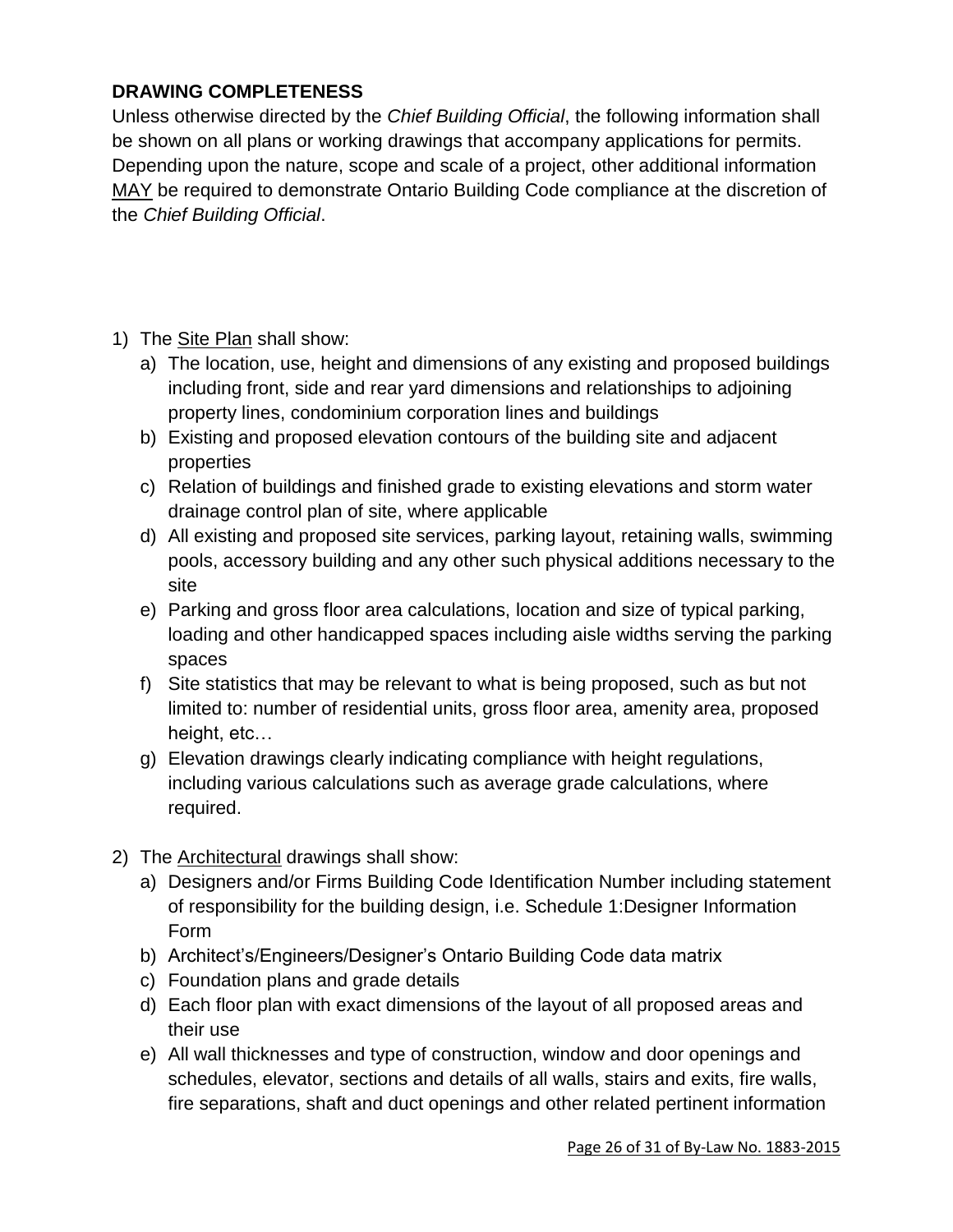- f) Building elevations, cross sections and wall sections showing all floor to floor heights, materials and thickness etc…
- g) Spatial separation table and calculations
- h) Township of Blandford-Blenheim Energy Efficiency Design Summary Form
- 3) Structural drawings shall show:
	- a) All foundation, floor, roof and wall structural elements indicating sizes, shapes and proper location, and all dead and live design loads and condition of loading
	- b) All reinforced concrete work indicating thickness and strength of concrete, size spacing, minimum cover and type of reinforcing steel
	- c) All lintel locations and sizes
	- d) Where applicable, engineered roof and floor, layout, truss and engineered wood products technical information data
- 4) The Mechanical and Electrical drawings shall show:
	- a) For buildings defined in Part 9 of the Building Code, a separate set of drawings for heating, ventilation and air conditioning, electrical and plumbing systems by a qualified designer
	- b) Energy Efficiency Design Summary Matrix (Building Code Volume 2, SB-10 or SB-12)
	- c) For buildings defined in Part 3 of the Building Code, a separate set of drawings for heating ventilation air conditioning, electrical and plumbing systems by a qualified Engineer, licensed to practice engineering in Ontario
	- d) The location of all fire protection equipment, such as early warning, detection and suppression systems
	- e) Energy Efficiency Design Summary Matrix (Building Code Volume 2, SB-10)
	- f) Where the primary heat source is provided by a heat/hot water combination unit, solar or geothermal system, the design drawings and documents must be prepared by a Professional Engineer, licensed to practice engineering in Ontario Such other approvals MAY be required by the Chief Building Official to demonstrate compliance with applicable law.

This is Schedule "B" to By-law Number 1883 - 2015 passed this 21<sup>st</sup> day of January, 2015.

(SEAL)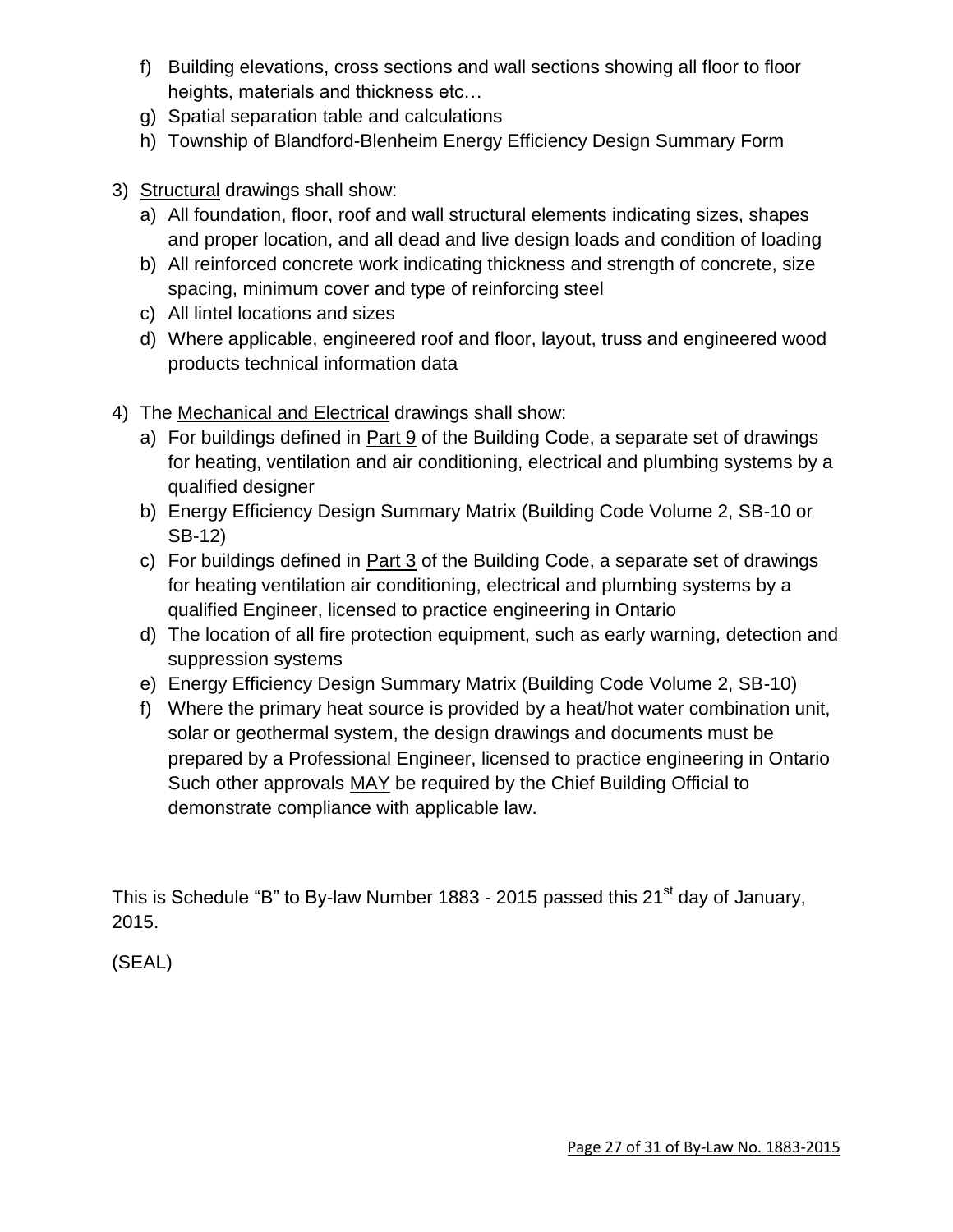MAYOR CAO / CLERK MARION WEARN FRAN BELL

# **SCHEDULE "C" of Building By-Law No. 1883 – 2015**

\_\_\_\_\_\_\_\_\_\_\_\_\_\_\_\_\_\_\_\_\_\_\_\_\_\_\_ \_\_\_\_\_\_\_\_\_\_\_\_\_\_\_\_\_\_\_\_\_\_\_\_\_\_\_\_

# **REQUIRED NOTICES AND INSPECTIONS FOR CONSTRUCTION, DEMOLITION AND CHANGE OF USE PERMITS**

The person to whom a permit under Section 8 of the Act is issued shall notify the *Chief Building Official* of the required prescribed notices as in Division C – Part 1 – Article 1.3.5.1.- "Prescribe Notices" of the Regulations and the following additional notices as permitted by Division C – Part 1 – Article 1.3.5.2. –"Additional Notices" of the Regulations:

- 1) Commencement of *construction*, Part 3 *buildings*
- 2) Readiness to construct footings
- 3) Substantial completion of footings and foundations prior to commencement of backfilling
- 4) Substantial completion of structural framing and ductwork and piping for heating and air-conditioning systems, if the building is within the scope of Part 9, of Division B
- 5) Substantial completion of structural framing and roughing-in of HVAC and aircontaminant extraction equipment, if the *building* is not a *building* to which Sentence 4 applies
- 6) Substantial completion of structural framing for each storey, if the *building* is a type of *building* that is within the scope of Parts of Division B, other than Part 9, of Division B
- 7) Substantial completion of insulation, vapour barriers and air barriers
- 8) Substantial completion of all required fire separations and closures and all fire protection systems including standpipe, sprinkler, fire alarm and emergency lighting systems
- 9) Substantial completion of fire access routes
- 10) Readiness for inspection and testing of:
	- a) *Building* sewers and *building* drains
	- b) Water service pipes
	- c) Fire service mains
	- d) Drainage systems and venting systems
	- e) The water distribution system, and
	- f) Plumbing fixtures and plumbing appliances
- 11) Commencement of *construction* of:
	- a) Masonry fireplaces and masonry chimneys
	- b) Factory-built fireplaces and chimneys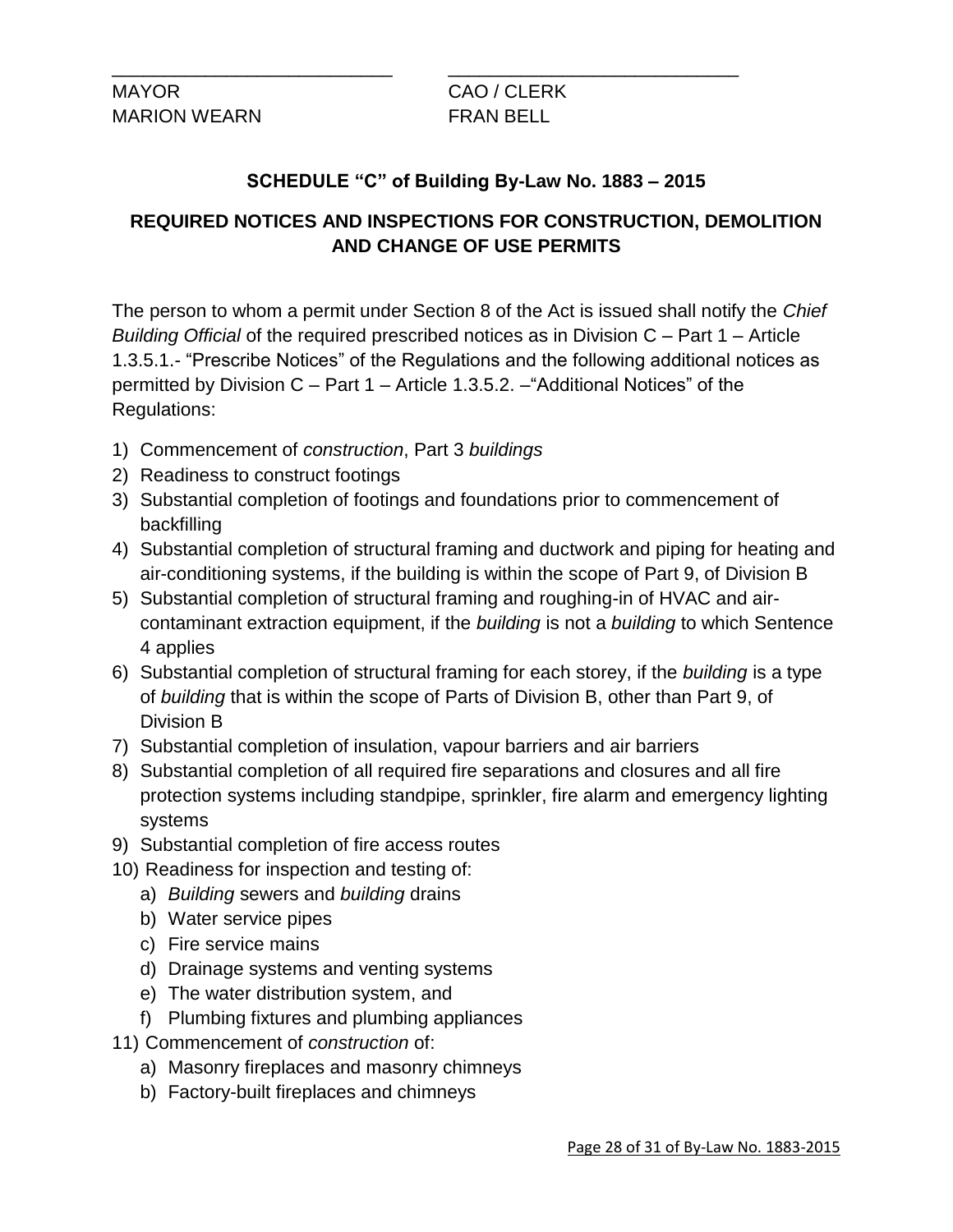- c) Stoves, ranges, space heaters and add-on furnaces using solid fuels and allied chimneys
- 12) Substantial completion of interior finishes
- 13) Substantial completion of HVAC and air-containment extraction equipment
- 14) Substantial completion of exterior cladding
- 15) Substantial completion of site grading
- 16) Readiness for inspection suction and gravity outlets, covers and suction piping serving outlets of an outdoor pool described in Clause 1.3.1.1.(1)(j) of Division A of the building code, a public poor or public spa
- 17) Substantial completion of the circulation/recirculation system of an outdoor pool described in Clause 1.3.1.1.(1)(j) of Division A of the *building code*, a public pool or public spa and substantial completion of the pool before it is first filled with water
- 18) Substantial completion of the pool deck and dressing room for a public pool or public spa and readiness for inspection of the emergency stop system for a public pool or public spa
- 19) Substantial completion of installation of plumbing not located in a structure, before the commencement of backfilling
- 20) Completion of *construction* and installation of components required to *permit* the issue of an occupancy permit under Sentence 1.3.3.1.(3) or to permit occupancy under Sentence 1.3.3.2.(1), if the building or part of the *building* to be occupied is not fully completed,
- 21)Completion of *construction* and installation of components required to permit the issue of an occupancy permit under Sentence 1.3.3.4.(4) and
- 22)Completion and availability of drawings of the building as *constructed*

\_\_\_\_\_\_\_\_\_\_\_\_\_\_\_\_\_\_\_\_\_\_\_\_\_\_\_ \_\_\_\_\_\_\_\_\_\_\_\_\_\_\_\_\_\_\_\_\_\_\_\_\_\_\_\_

This is Schedule "C" to By-law Number 1883 - 2015 passed this 21<sup>st</sup> day of January, 2015.

(SEAL)

MAYOR CAO / CLERK MARION WEARN FRAN BELL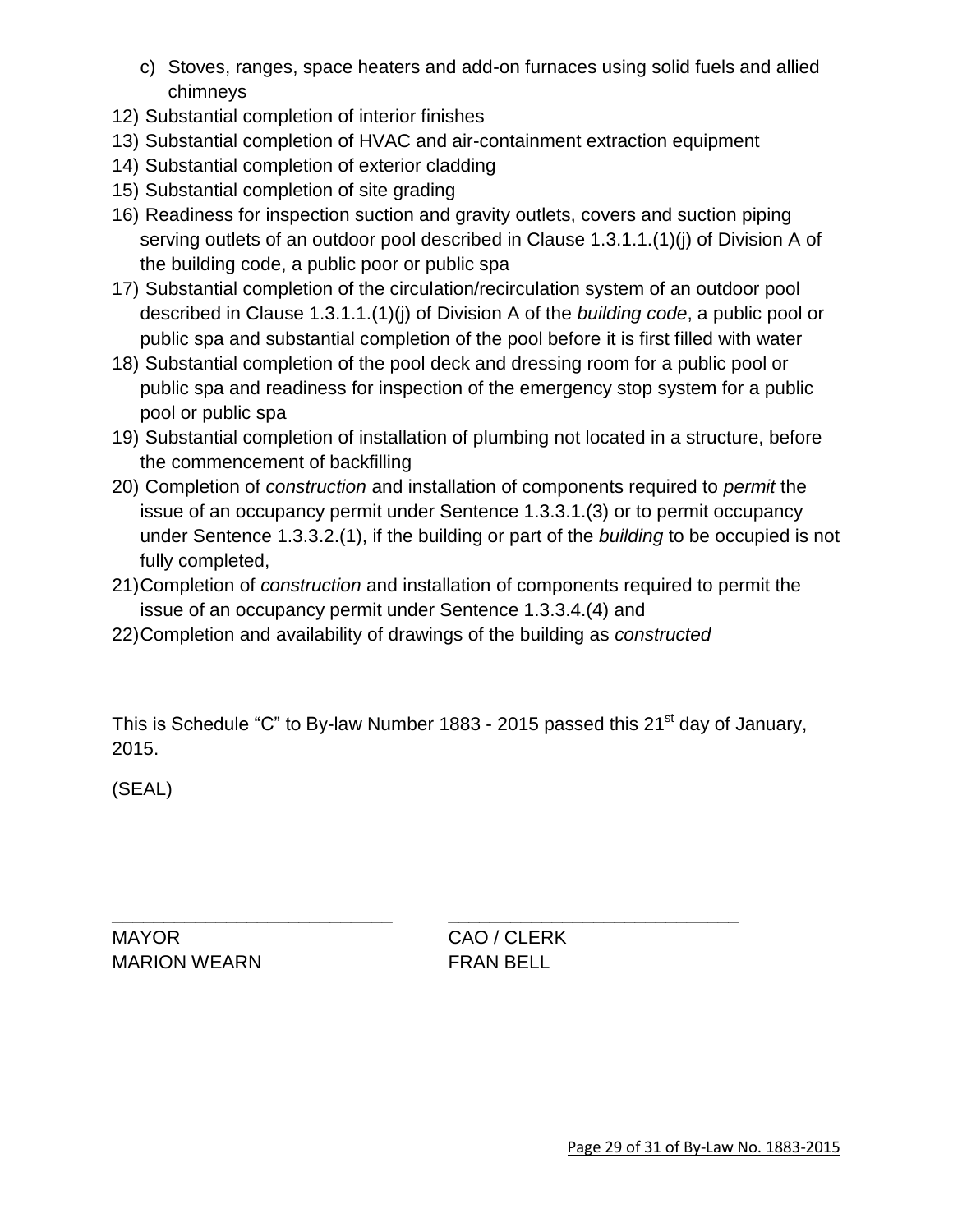# **SCHEDULE D**

# **CODE OF CONDUCT FOR BUILDING OFFICIALS**

#### **Introduction:**

The Township of Blandford-Blenheim maintains this code of conduct in accordance with the provisions of The Building Code Act. Building Officials undertake building certification functions that ensure the quality, structural integrity and safety of buildings. Building Officials are exposed to potential conflicts of interest because of the special powers conferred on them. The conduct and behaviour of the Township of Blandford-Blenheim's Building Official reflects on the Building Department's commitment to the highest standards of professionalism, technical competence, skill, honesty, fairness and independence. Building Officials observe both the letter and the spirit of this code as it pertains to situations that bear on their responsibilities.

#### **Purpose:**

The purposes of this policy code of conduct are:

- To promote fairness in the exercise of their powers and performance of their duties;
- Fidelity to public needs;
- To prevent practices which may constitute an abuse of power;
- Devotion to high ideals of personal honour and professional integrity

#### **Standards of Conduct and Professionalism**

Township of Blandford-Blenheim Building Officials shall at all times:

- 1. Act in the public interest, particularly with regard to the safety of building works and structures;
- 2. Maintain their knowledge and understanding of the best current building practice, the building laws and regulations relevant to their building certifying functions;
- 3. Commit themselves to a process of continuous education;
- 4. Comply with the provisions of the *Building Code Act*, the Building Code and any other Act or Law that regulates or governs Building Officials or their functions;
- 5. Act in a professional manner to avoid conflict;
- 6. Not act beyond their level of competence or outside their area of expertise;